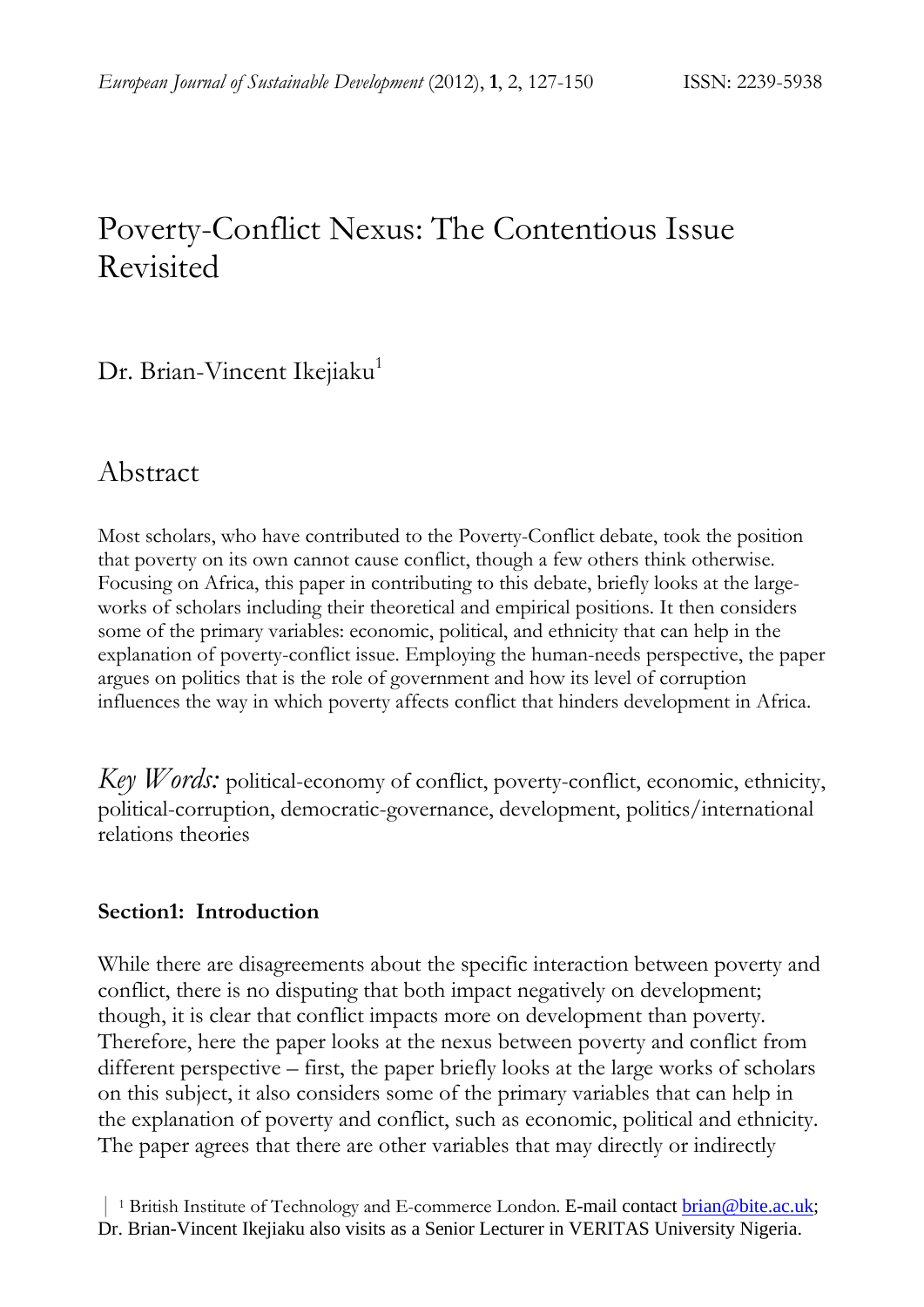affect the risk of poverty on conflicts. Just as Sambanis (2004) remarks, analyses on political violence and other crises are hampered by endogeneity and selections of key variables are to say the least difficult. Violence is explainable by economic or non-economic factors, or their combinations rest on the character or type of violence (Kruegar and Maleckova, 2004). This paper however concentrates on politics and argues on the role of government and how its level of corruption (i.e. political corruption) influences the way in which poverty affects conflict that hinders development in Africa.

Poverty in this paper simply means extreme poverty that is living in an environment without food security, clean water, sanitation, basic health service, literacy and basic income (Sachs view in Yeow, 2007). The term 'poverty qua poverty' (Ikejiaku, 2009) has been employed to explain this kind of poverty in the Africa's context. Conflict in this paper, is any violent activity that is capable of disrupting peace, development and stability in any nation or system. As Justino (2006: 1) argues 'violent conflict is a multidimensional phenomenon, covering a range of intensities of violence from riots to war'. This includes violent conflicts, such as: terrorism (a strategy of intimidation); civil war (a strategy of control and revolution); riots (a strategy of intimidation and emotional release, characterise by greater spontaneity and immediate gratification); genocide (an organised strategy of control and annihilation, mostly government inspired), communal clash (a strategy to assert control and claim over coveted item(s), mostly inspired by local community) and criminal violence (a strategy of extraction, Sambanis).

One school of thought argues that poverty causes conflict, the other school of thought submits that only the reverse is the case. Scholars have used different terms: indirect (Goodhand, 2001: 10), two way (Draman, 2003: 1) complex (Goodhand: 9), or bifurcated (Draman: 15) to explain the poverty-conflict relationship; this suggests there are different views in the academic literatures. Poverty and conflict are commonly understood to be closely interconnected; both create or recall pictures of destitution, despondent, disintegration, destruction and human sufferings. Conflicts have led to high number of deaths, refugees and displaced people, material destruction and even state failure or collapse. In this way, years of development and investment efforts are devastated. Poverty, likewise, is seen as being a cause of conflict, when grievances are not met, the poor and deprived in the society will riot, question the leadership as well and even join rebel groups. Deteriorating economic development and extreme poverty may then strengthen tendencies to resort to violent means or activities (Verstegen, 2001: 8). In fact, research on the poverty-conflict nexus has proven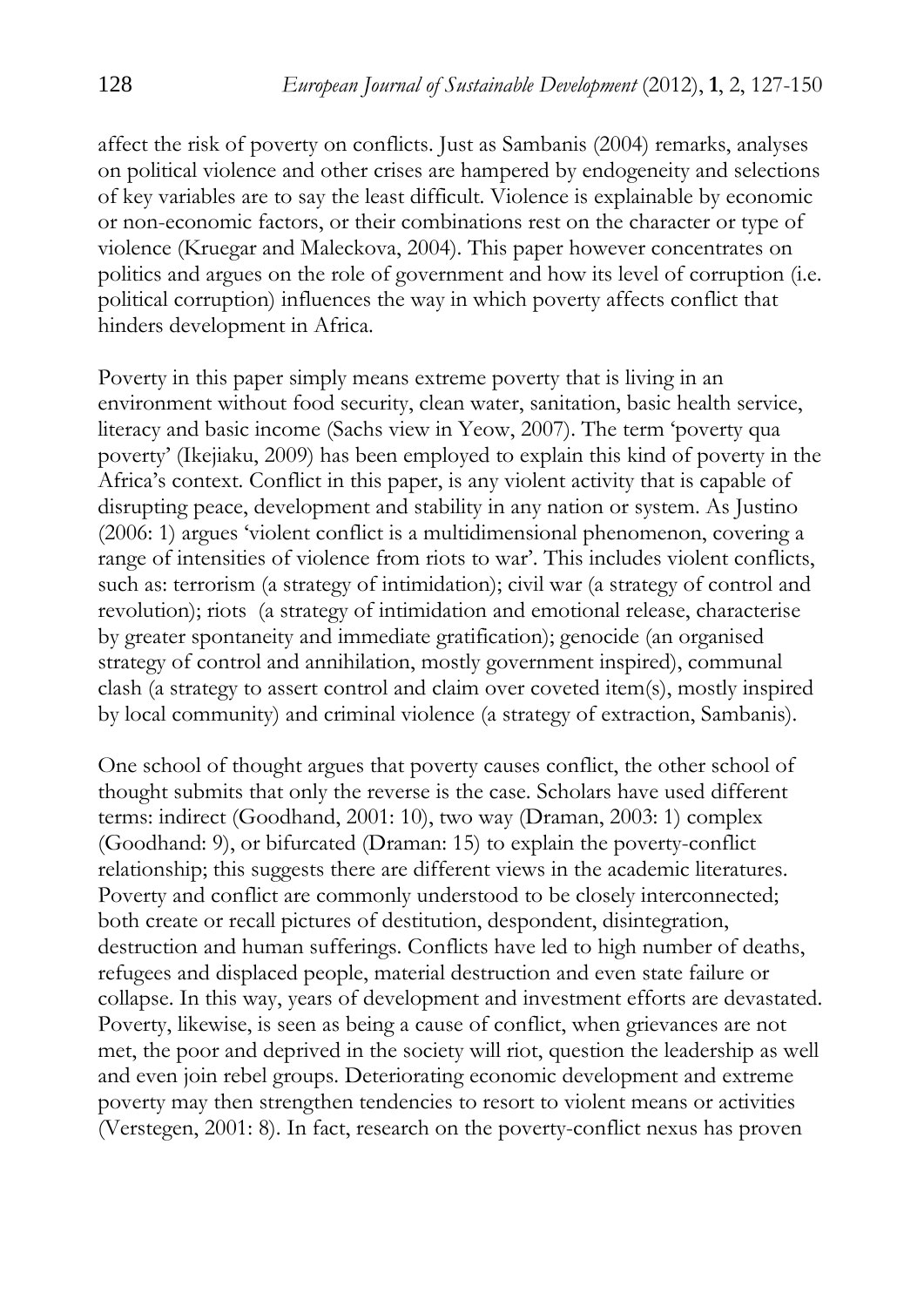unable to produce any conclusive answers on the relationship between poverty and conflict, and the relation is more often understood to be indirect at best.

#### **Section 2: Poverty-Conflict and Conflict-Poverty Debate: a view at the works of scholars**

#### **2.1: poverty leads to conflict**

On one hand, it has been argued that poverty leads to conflict. The association between poverty and conflict has become more apparent since the demise of the Cold War. Of 63 low-income (poor) countries, 38 are located in Sub-Saharan Africa and strikingly, these are the countries associated with conflict (Luckham et al, 2001). Poverty is also one of the cardinal forces that accounts for instability in many parts in the African continent. West Africa for example harbours 11 of the 25 most poorest and underdeveloped countries and is currently one of the unstable regions globally (Sambanis, 2004). There is a strong correlation between the absence of material well-being and the prospects for violence, from crime in inner-city neighbourhood to political instability and social conflict in poor nations (Atwood, 2005). Aside from the direct link between poverty, inequality and wellbeing, high levels of economic inequality can also indirectly undermine the ability of a society to promote valued capabilities. Inequality can be a source of social tension and violence (Drez and Sen, 1995). In discussing the South African conflict in 1992 (Baker, 1993: vi) highlights among other issues, the linkage between poverty and violence: 'While the causes of the violence are complex, it is clear that violence, poverty and inequality are linked. Socio-economic deprivation and intense competition over scare resources intensify political rivalry and deepen racial and ethnic antagonism'. The nexus between poverty and conflict, and the impact on development in Africa has been captured by Austin (1999) who contends that Africa, particularly Sub-Saharan Africa is an all too appropriate region in which to consider the relationship between poverty and conflict because, besides being the poorest region of the world in terms of average incomes in the 1980s and 90s, it has been the most plagued by civil strife. Austin further notes that the campaigns against colonial or white-minority regimes are over but the region has recently been characterised by many examples of other forms of civil strife because of poverty.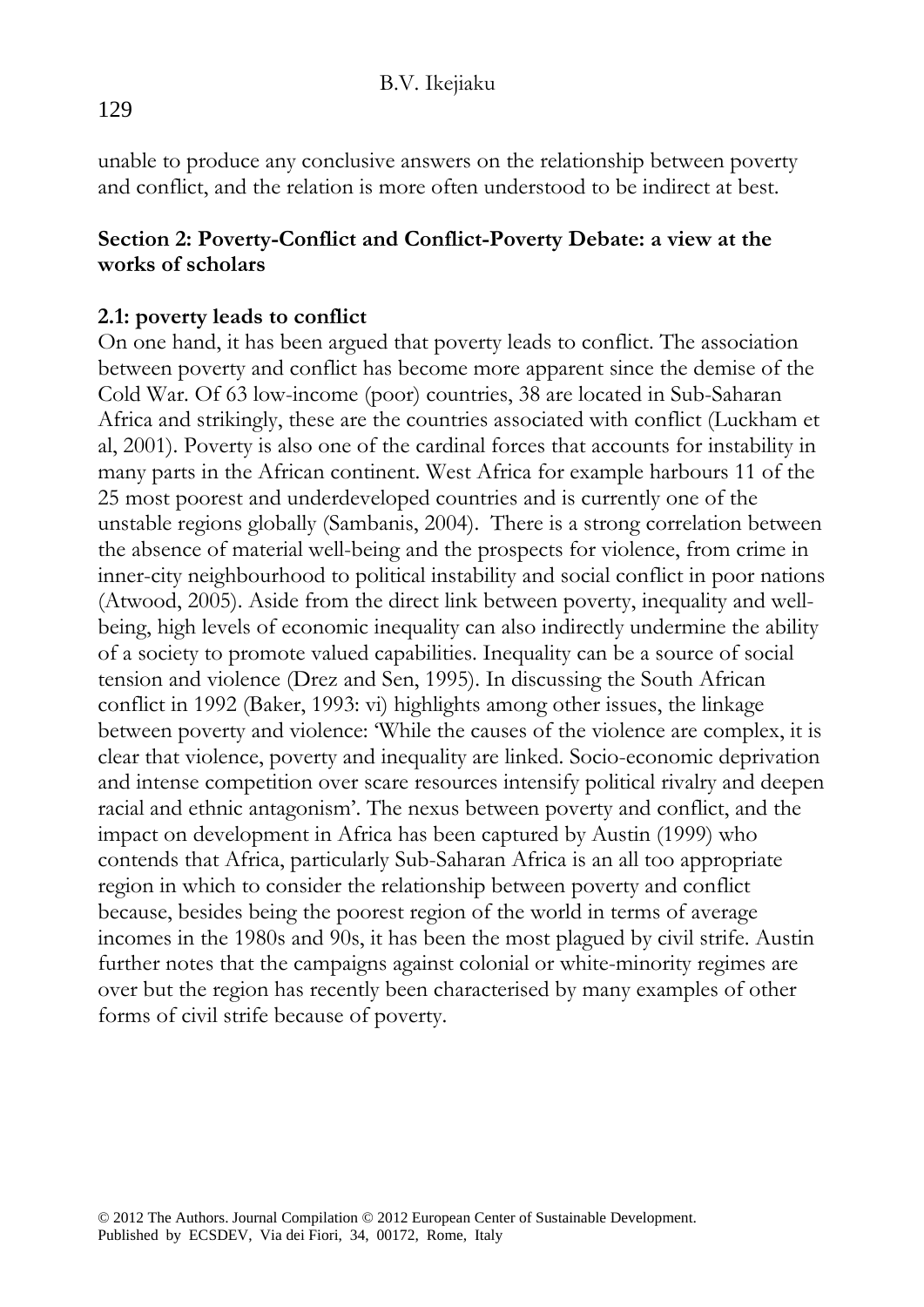#### **2.2: conflict leads to poverty**

On the other hand is the argument that conflict leads to poverty – Scholars, who however disagree that poverty could lead to conflict, generally argue that poverty may only lead to conflict when other factors are present. They contend it is not a sufficient condition, and no consensus has been established on whether poverty is effectively the cause of violent conflict. Nelson (1998) for example argues that the existing connection between economic grievance and conflict is elusive, variable, and highly determined by a wide-range of non economic factor. Scholars such as, Justino and Goodhand concur that poverty cannot lead to conflict. 'Chronic poverty by itself is unlikely to lead to conflict – the chronically poor often lack political voice and organisation' (Goodhand, 2001: 4).

That conflict impacts on poverty in any economy is widely and generally accepted, both during and after conflict situations, and the negative consequence on development is evident. Scholars such as Collier (1999), Justino and Verwimp (2006), Hoeffler and Reynal-Querol (2006) agree that national income dwindle and poverty deepens during period of conflicts such as, civil war. In Collier's study for example, where he used cross-sectional data for 92 countries between 1960 and 1989, shows that national income following a seven year civil war will be roughly 15 percent lower than if the war had not occurred. Justino and Verwimp's study also reveals that, by employing household panel data that about 20 percent of Rwandan stepped into poverty following the Rwandan genocide in 1994, and around 26 percent of the sample entered into extreme poverty.

#### **Section 3: poverty causes conflict: considerations of theoretical views and empirical evidence**

#### **3.1: Theoretical views,**

The argument that poverty causes conflict centres primarily on the impact of poverty on conflict; this is captured by reasonable number of both theoretical and empirical studies, which argue the link between poverty and conflict. These studies hypothesise that poverty, and inequality impact on political violence. These include the frustration-aggression theory, the entitlement perspective, Marxian perspective, relative deprivation theory, liberal economic and democratisation theory, and human basic needs perspective (the theory upon which this paper underpins).

The *entitlement perspective* for example, made a crucial contribution on povertyconflict linkage. This is based on the seminal work of Sen (1999) labelled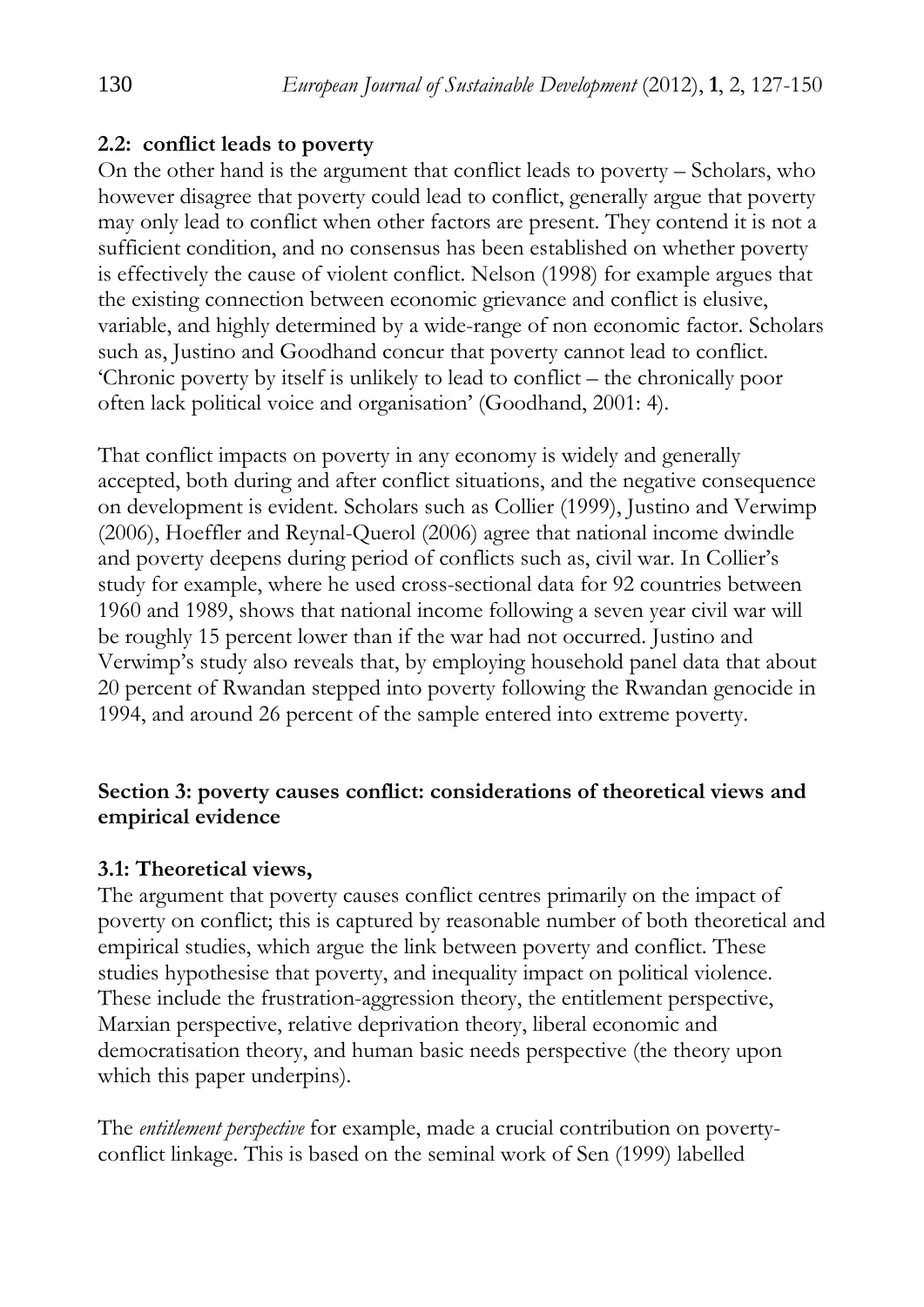#### B.V. Ikejiaku

'entitlement perspective', which comes as a reaction to the popular notion on famine and starvation as a natural disaster, a production failure and a depoliticised event. Sen's focus on famine and starvation as a result of breakdown in food entitlement and distribution, reveals two crucial lessons – one, in any society it is merely certain vulnerable groups that are affected by starvation; and two, famine are man-made events. The nature and rules of each political and economic system create a set of entitlement relations, governing or influencing who can have what in that system. Entitlement perspective, therefore, has particular value for understanding these dynamics behind poverty-related conflicts and the effects on development. It also pays due attention to the complexity of the political and socio-economic dimension of poverty as the root of political violence, particularly it focuses on the politics of resource access, wealth amassment and hegemonic control among diverse social actors. (Verstegen, 2001: 12-13).

*Frustration-aggression theory and relative deprivation theory* suggest that individuals turn aggressive when there are perceive/latent or real impediments to their route to success in life, basically when their material basic needs are not met (Van de Goor et al, 1996). The relative deprivation theory associate to Gurr (1970) informs us that people are bound to rebel when they realise that there is much discrepancy between what by right they suppose to get and the actual reward. Relative deprivation theory offers an explanation based on groups access to power and subjugation of the poorest of the poor (Irobi, 2005: 3). These theories are relevant in discussing the association between poverty and conflict in Africa. With weak governance structures and unequal accesses and distribution of social amenities and economic resources, some segments of the population are likely to have better opportunities relatively to others. This inevitably modifies the power relations, which in turn leads to persistence and deepening poverty among certain group(s), with detrimental impacts for social stability and development. Peoples' perception of poverty as being inflicted on them in this manner, then frustrationaggressions arise and, this becomes relevant in understanding why men engage in conflict (Darman, 2003).

However, it has been argued that *relative deprivation* is not supported by data and that the problem of its application to explain conflict is that they do not present adequate systemic evidence to establish that inequality and structural changes are necessary and sufficient conditions for violence (Sambanis). Yet, at the same time, it has been put forward that the growing levels of unemployment associated with dwindling economic activities and lack of social and welfare security systems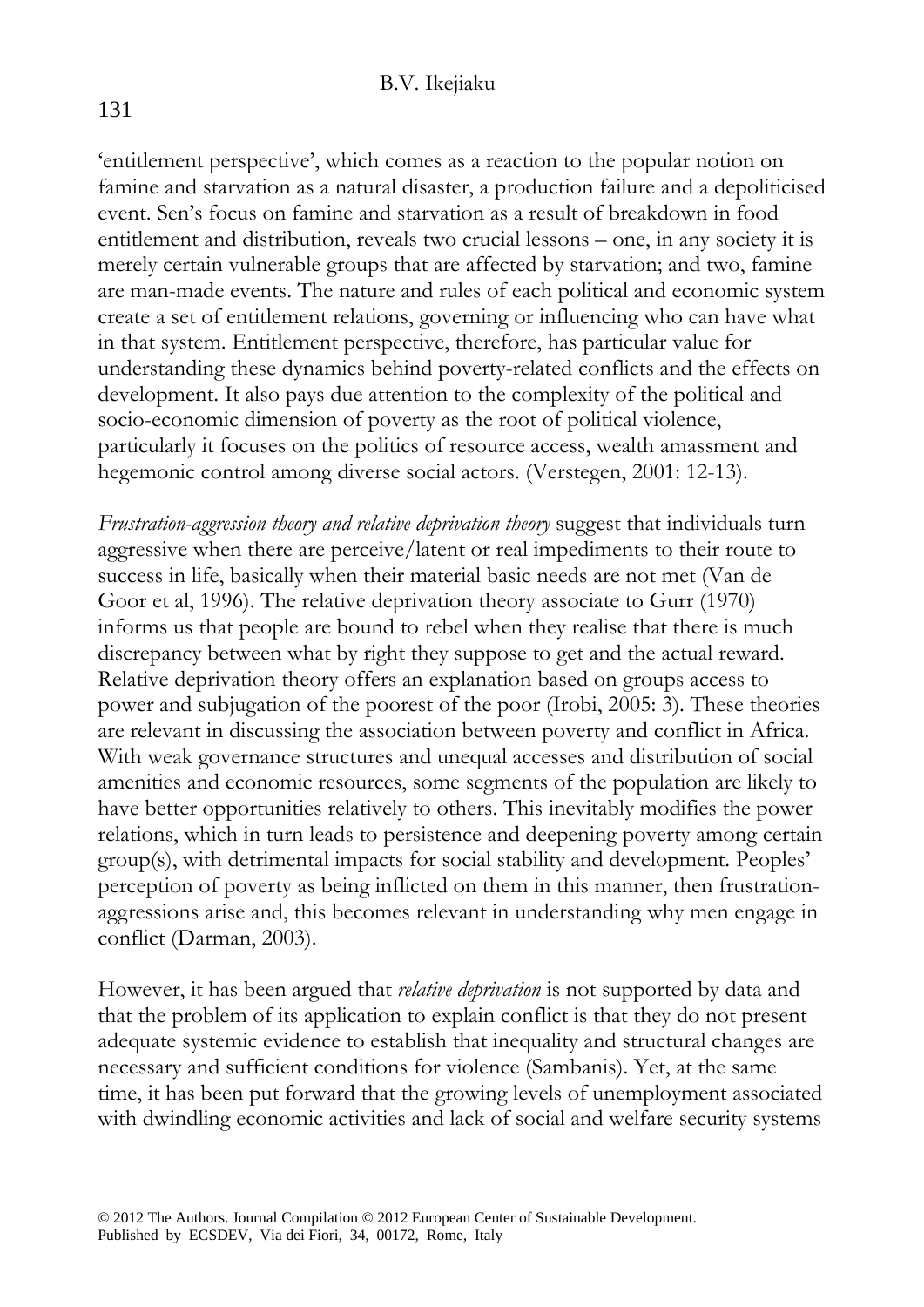exacerbate social ills, making violent conflicts real possibilities, in such situation, it is difficult for any meaningful development to take place (Hemso, 2007).

The *Marxian theory* also helps to explain the impact of poverty on conflict, since the theory emphasises the impact of economic inequality, as the working class is expected to put up a rebellion because they have nothing to loose, but their 'chains'. Thus persistence inequality leads to growing degradation and despair, which reinforces the demand for political change (Sambanis). However, the problem for application of this theory in the contemporary period, is that Marxism is a theory of the working class (where the moral position of the people is connected to labour), not of today's 'non-working' poor. Therefore, Karl Marx looked down on the people or groups that we today call poor, underclass or those that have no income, those experiencing absolute poverty that is '*poverty qua poverty*' (Mead, 1996).

#### **3.2: Empirical evidence**

Scholars have also provided some empirical evidence on the impact of poverty on conflict. In many African countries poverty and inequality are directly linked to political violence. In Kenya for example, where Kikuyu benefited from the colonial policies, Kimenyi and Ndung'u (2002) explain that poverty, struggles over increasing land rights and limited business credit programs after independence, caused antagonism and violent conflict against the Kikuyu from other poorer communities, leading to their expulsion from Masai-land immediately after independence. In Senegal poverty and inequality were part of cardinal factor in the Casamance conflict (Humphreys, 2003). In Nigeria, recession in the late 1970s caused poverty and, unemployment arising from poverty doubled to more than 20 percent before the Maitatsine riots started. In this conflict hungry, unemployed and poor Nigerian youths were used extensively (Gareth, 1999). Rapid deterioration of economic conditions in Mozambique contributed to poverty during independence; this led to the civil conflict (Weinstein and Francisco, 2003). Some scholars and analysts perceive that the participants in many of Africa's violent demonstrations and, some wars in recent years have been stimulated by the poor economic conditions which they are subjected to (Draman, 2003). One of Africa's eminent conflict analysts, Copson (1994) for example contends that when guerrillas join a rebel group, they may obtain food and clothing, as well as opportunities for identity, recognition, advancement and accesses to some facilities that are normally unavailable to them in urban slums and in farming communities common in most poor African society.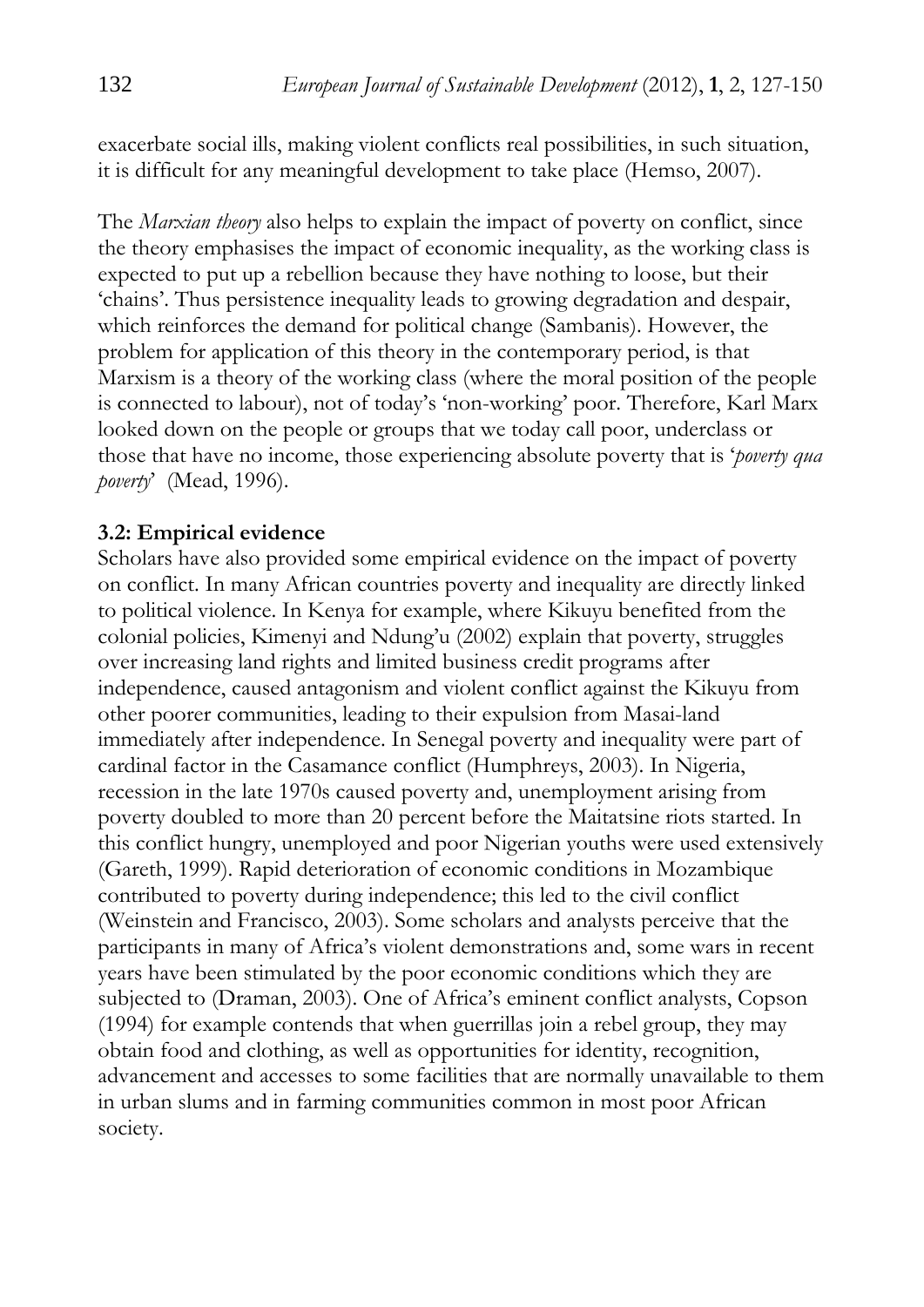#### **Section 4: Economic, political and ethnic factors for the explanation of poverty-conflict nexus**

#### **4.1: Economic factors**

The Structural Adjustment Programme (SAP, though has generated considerable controversy among scholars) is an economic factor that helps to explain the impact of poverty on conflict and the effects on development in Africa. SAP was introduced in Africa in the early 1980s, after the continent witnessed economic decline or negative growth in the late 1970s and early 1908s. The period also witnessed rising unemployment and deteriorating standards and conditions of living, during which both absolute and relative poverty deepened (Wanyande, 2000). The reform was therefore necessitated on the assumption that African socio-economic instability has to do with poor economic management and policies embarked on by states. This economic reform was championed by the International Monetary Fund (IMF), The World Bank and some Western donor countries, influenced by theoretical drive and impulse of *liberal economic internationalism*. The major argument here is that economic liberalization will help in the increase of flow of foreign investment into the developing countries, as a result of the easing of trade and exchange restrictions. The notion is that in the process of homogenizing the political economy of every member state of the international community that the objective of creating a market society on a global scale is within reach. One other major objective of liberalization is to reduce the resource gap in the LDCs, by improving the trade balance and encouraging a net capital inflow. Thus, the growing importance of international organizations such as the G7, IMF and World Bank is indicative of the influence of liberal economic internationalism since the 1980s (Burchill, et al, 1996).

In spite of the claim that most of the countries in Africa which introduced these policy reforms, implemented it reluctantly and badly too; evidence however shows that SAP contributed in creating poverty, which caused conflict and underdevelopment in most African countries. The United Nations' Economic Commission for Africa (UNECA, 1991: 160) for example argues that SAPs not only brought suffering to the citizens in the adjusting countries, but also failed to meet the objectives for which they were meant to achieve at its introduction. Notable African scholars, such as Onimode (1992) and Ihonvbere (1991) were equally of the same view that SAPs are not particularly helpful.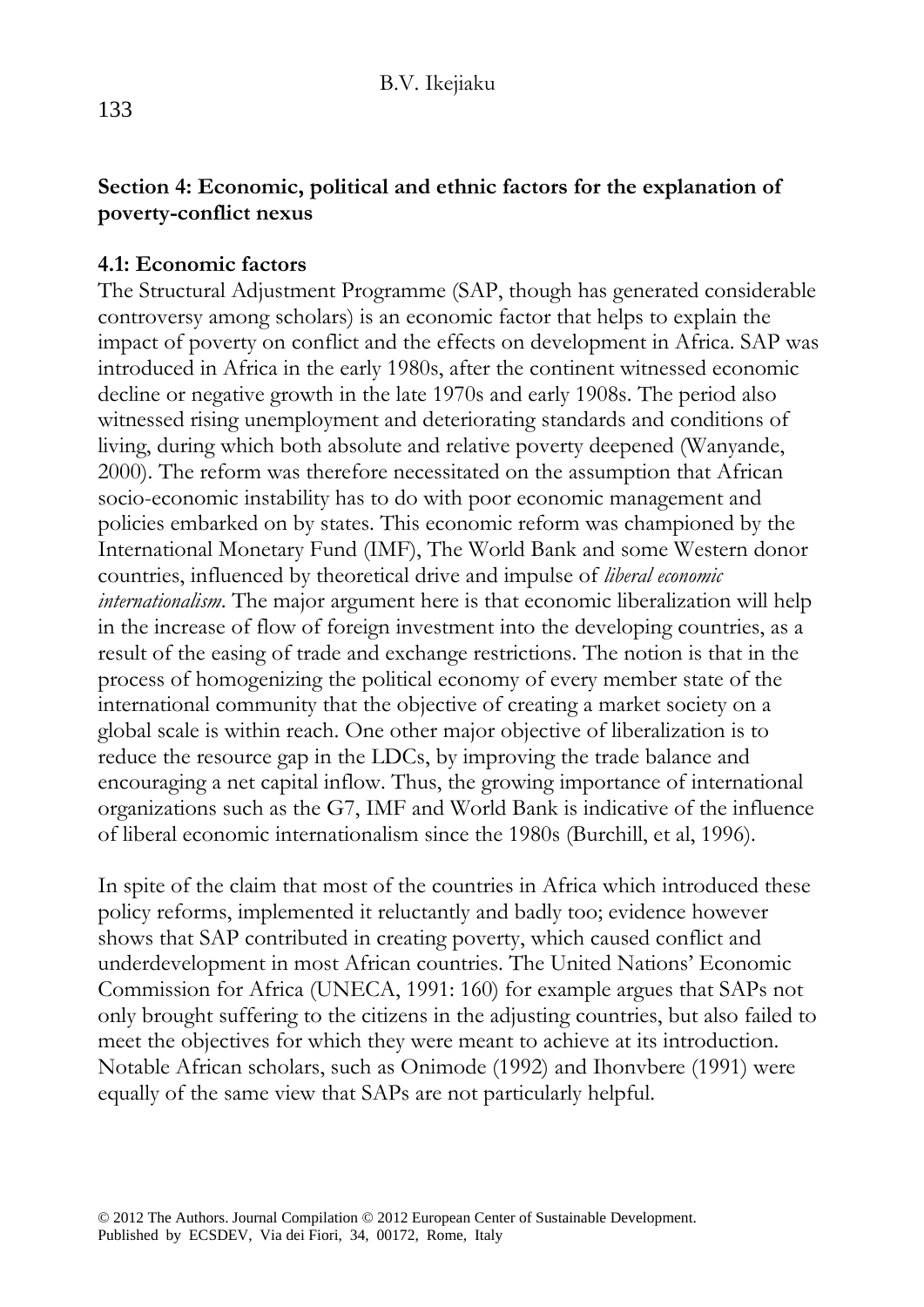SAP, for example failed the majority of Nigerians, particularly it brought mass unemployment and poverty that led to riots (AFRODAD, 2003), thus the popular 'SAP riots'. Kenya also continues to express its displeasure at the IMF and the World Bank for forcing these policy changes on her, because it deepened poverty that impacted on Kenya's conflict (which took the form of ethnic conflict) in 1991/1992 (Wanyande). In the early 1980s, Uganda was rocked by weeks of violent demonstrations due to pains of poverty, as industrial workers and students took to the streets to denounce President Milton Obote's IMFimposed economic development programme. And in 1990, Matthew Kerekou of the Benin Republic in West Africa was removed from power following a wave of anti-SAP riots, as a result of poverty and other poverty associated hardship caused by SAP (Dare, 2001). IMF/World Bank's SAP conditionalities, which results in poverty-conflict issue, has been responsible for the fall of more than a dozen of African governments in the 1980s and early 1990s, including Kenneth Kaunda in Zambia in 1991 (Bond and Dor, 2003). Sachs (2005: 189) also lambastes the IMF and World Bank for imposing draconian budgets to support SAP, which had 'little scientific merit and produced even fewer results'. Okafor (2004: 1) similarly ridicules liberal perspective, 'liberal economic-democracy in its *salvatic* mission in Africa...could be seen as a failure. As a political equivalent of a baby-sitter, it watches hand-Akimbo as Africa degenerates', from state of poverty to political violence. It could rightly be argued that it is no coincidence that accountable and transparent governments that continued to operate quite well (e.g. that is Botswana) never had to subject themselves to the painful cure of SAP, and had maintained impressive poverty record, without experiencing widespread conflicts (Goran, 2000).

Though, there are fuse between economic and political factors in the explanations of poverty-conflict issue, since both interacts (as the discussion so far suggests) yet, there are distinct political explanatory factors. This is clarify since politics, economics and societal trends interface with each other, a political problem affects the economy just as an economic problem affects society Hameso (2007).

#### **4.2: Political factors**

It has been put forward that non economic argument, for example state failure to pay attention and address poverty and to distribute available resources equitably between group as a crucial indication of potential escalating political violence and social conflicts, in particular is specific situation where horizontal group inequality is already high (Verstegen, 2001). Another political explanation is that political leaders often encourage individuals and groups, particularly the poor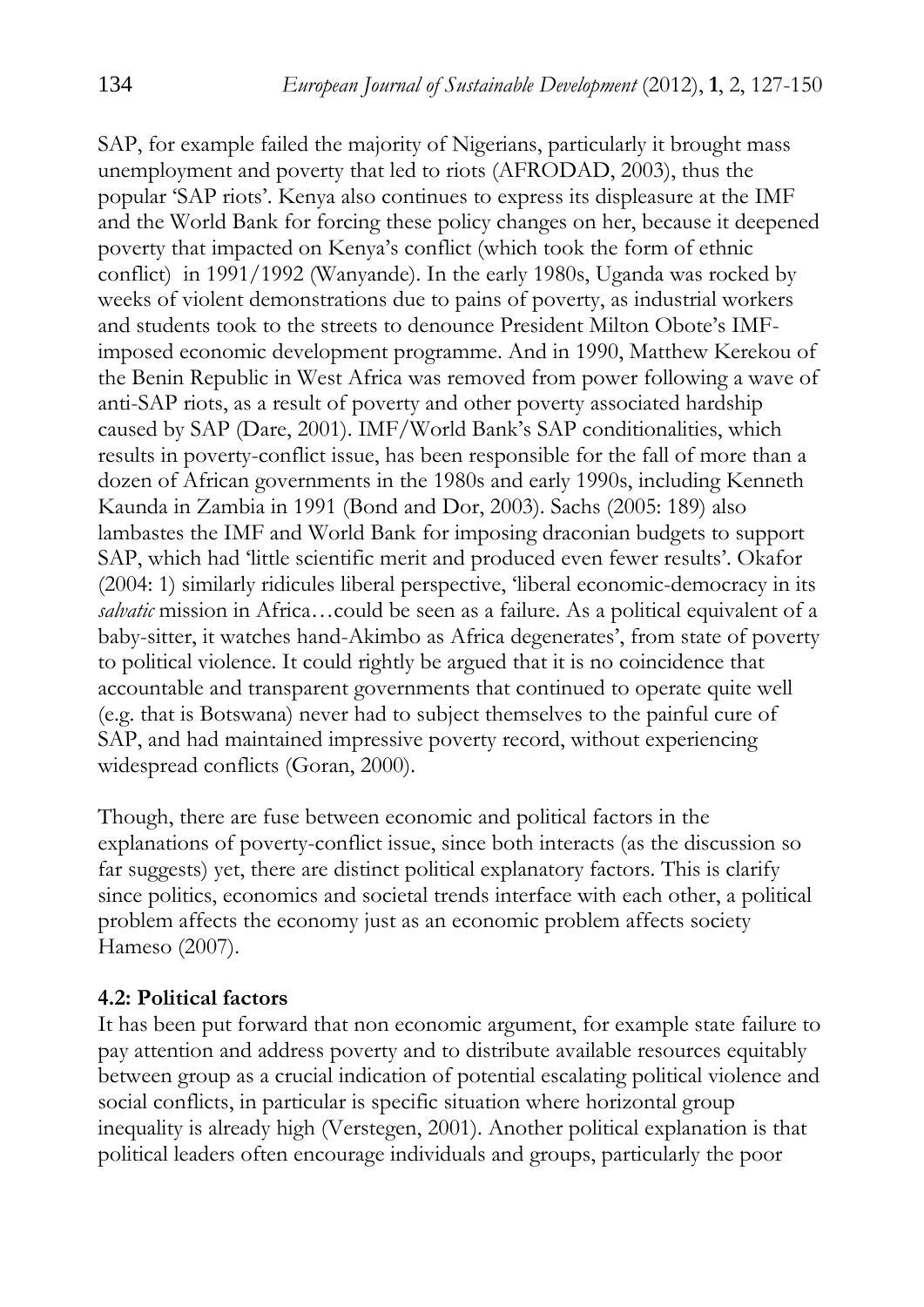segments to engage in violence in order to promote, project and protect their parochial and egocentric interests Glaeser (2002). With reference to countries in the Greater Horn of Africa, the problem of poor planning and mismanagement by the government condemned the citizens to poverty (e.g. food shortage in Kenya in early 1990s), and this has exacerbated tension Wanyande (1997). Other political factors include ineffective and illegitimate governance; imbalance of power and opportunities; the theft of natural wealth by small, self-declared elite; greed; and governance problem, all figures prominently as political factors in the poverty-conflict debate.

Therefore, over-emphasising the 'economic' at the expense of the 'political' belittles the latter, and thus misses the genuine explanatory framework. Since economic arguments on their own, though highly relevant, apparently provide inadequate explanation for the complexities surrounding the poverty and conflict issues. Critics have argued that to reject, dismiss or jettison political arguments or grievances is to assume that the governments in Africa are democratic and that the leaders govern well and are responsible (Dramen, 2003). It is generally accepted that one of such political factors that have received much attention in the academic literature (and even in public policy) is the issue of 'governance' broadly defined (Bjorn, 2002; Steven, 1999). Democracy and good governance, informed by the democratisation theory has been used as an explanatory framework for poverty and conflict in the developing countries. The practice of democracy and good governance are usually associated with state responsiveness and accountability to the citizens on whose behalf the leaders govern or manage public affairs. Good governance also employs resources in an efficient and equitable manner and helps to maintain good political culture. Almond and Verba (1963) provide the cultural factors essential for democracy. They contend that only 'civic culture', typified by a high predisposition by citizens to participate or involve in politics and high level of confidence, accountability and tolerance of governance, is favourable to the emergence and growth of democracy. Where leaders govern in this way and derive their authority from the citizens, this is referred to as democratic governance.

It is important to note that the state is responsible for ensuring security for its people, and the management of public affairs. This affects all the society if poorly managed, and has implications for poverty that impacts on conflict. Salih, for example argues,

The mismatch between improved political governance and worsening socioeconomic conditions for the majority of African people is a cause for fear and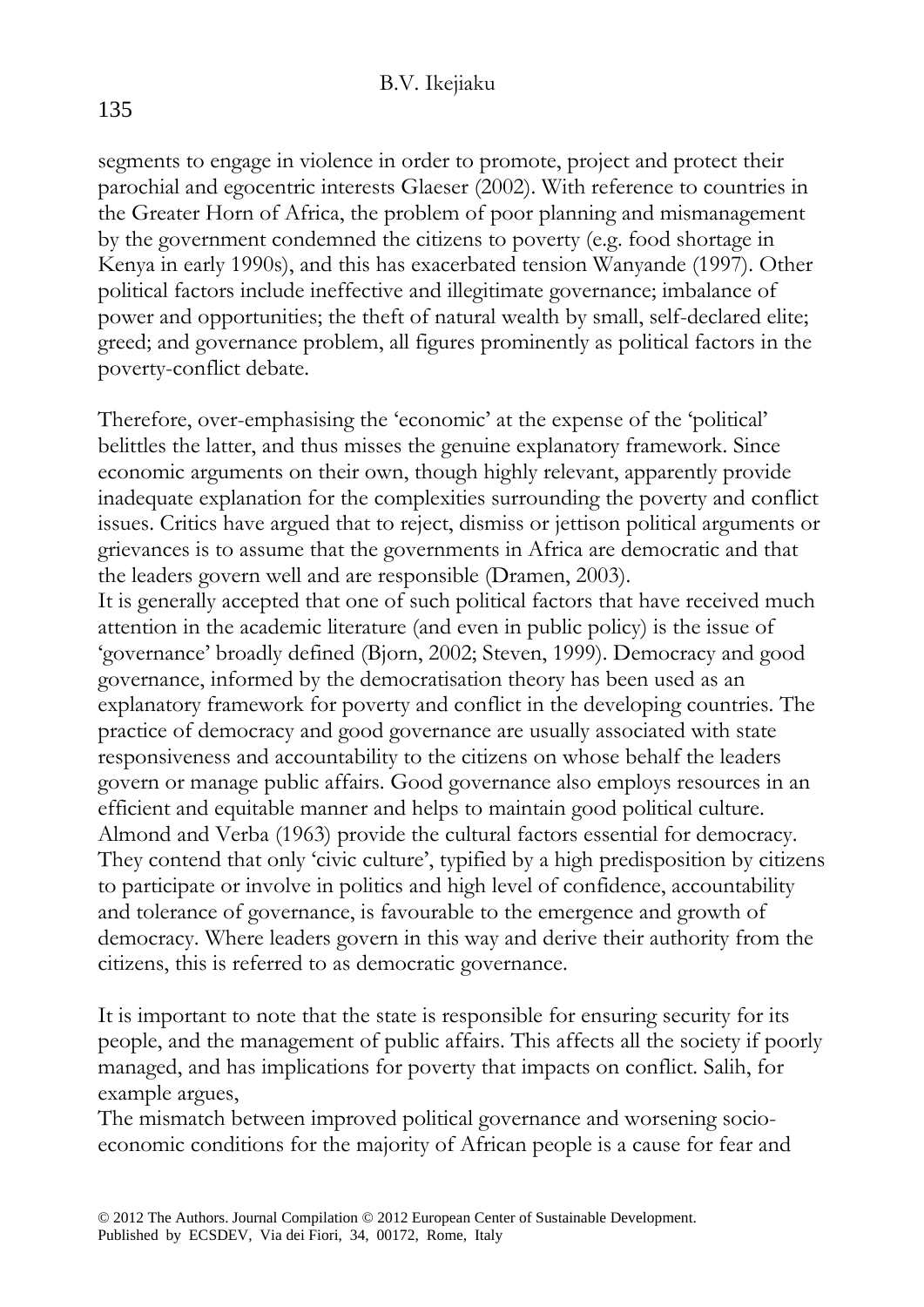concern. It is a cause for concern because poverty produces its own vices. It is a cause for concern because consolidating the ethos of good governance is more difficult when survival predominates over the possibilities of peaceful, accommodating and tolerant coexistence (2003: 5).

Salih thus uses good governance in explaining poverty and its consequences on peace. Dare (2001), also employs poor governance and mismanagement for the explanation of the symptoms of poverty and its effects on conflicts in Africa, when he argues that after decades of economic mismanagement by many African leaders and political gangsterism that most African societies are in a terrible shape as a result of poverty. African unemployment rate is at crisis, with over 65% of college graduates out of jobs; manufacturing is at low ebb; wages are low, the average unskilled worker earns about 55 cents daily, while the average whitecollar employee brings home a monthly pay-package of between \$50 and \$120, all these exacerbate political tension (Dare). There is a moral obligation to democracy as a political explanation for poverty-conflict issue. Democracy is built upon the moral concept of interest, dignity, peaceful association and worth of the individual equality for poor and underprivileged masses. When we talk of freedom from poverty and the impacts on conflict; 'we will definitely include freedom from want, illiteracy and ignorance, so that everyone, irrespective of accident of birth, or possession of wealth, may have equal opportunity for economic gain, for self-advancement and self-fulfilment' (Oputa, in Omoruyi, 1994: 69).

However, for the fact that democracy and governance is a very complex subject with many principles (this includes human rights; responsiveness; rule of law; regular, free and fair election; equitability; legitimacy; accountability and transparency; provision and access to social facilities, absence of corruption, free press and free political participation). Scholars should identify the specific governance principle they use for explanation. Governance is never allowed to become 'a conceptual straight-jacket, but is expected to function as a rather loose framework within which each research could creatively explore political issues of significance' Hyden (2000: 6). This paper thus singles out political corruption and argues that it has made leaders unable to provide the basic needs of the people. This lack of basic needs (i.e. absolute poverty), causes a lot of conflicts in Africa, with damaging impacts on development. It is when leaders and states are not transparent and unaccountable, and fails to address important issues, particularly basic needs that violence brews, as this paper will demonstrate.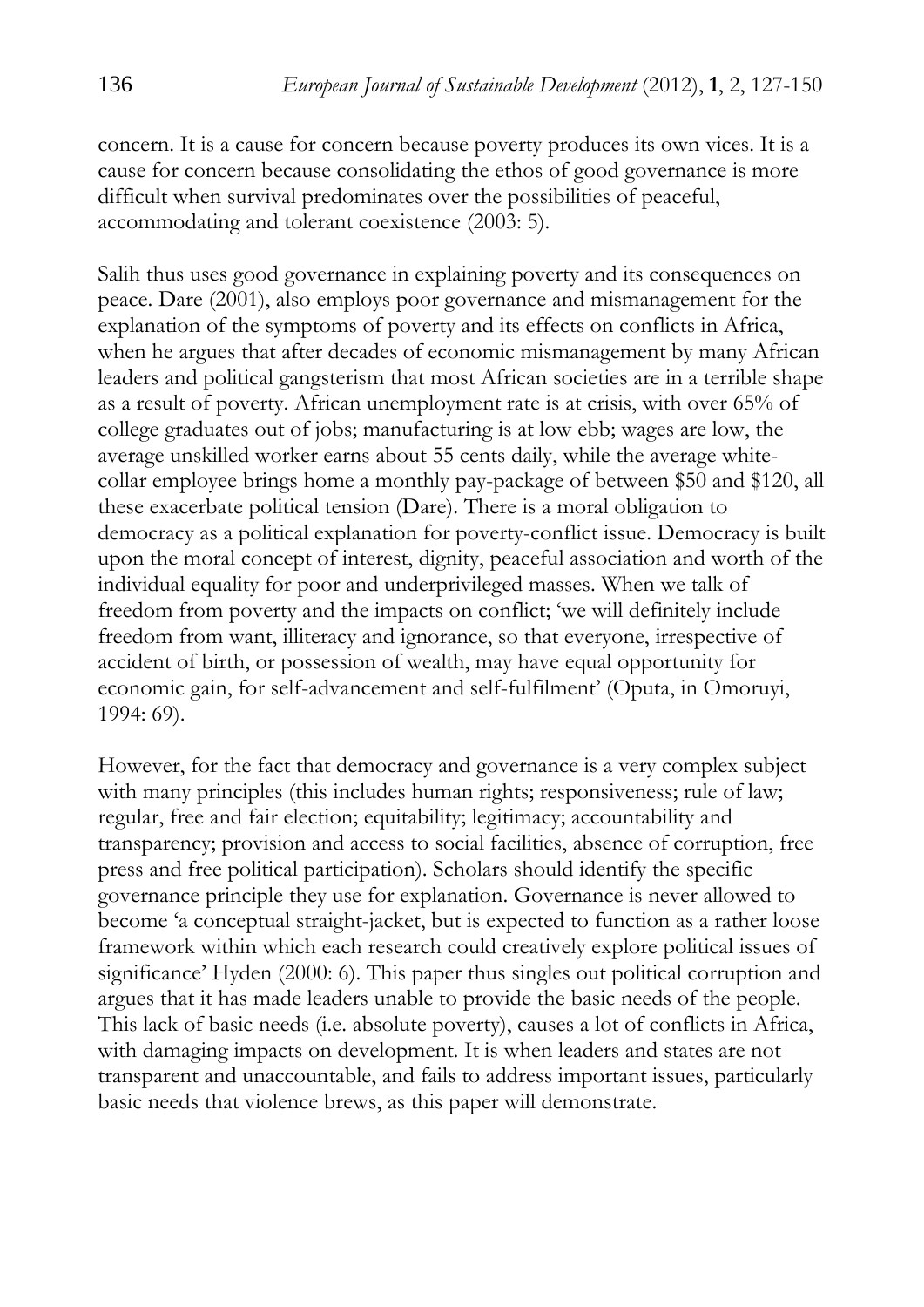137

In spite of the crucial importance of economic and political explanatory factors, they are not without flaws and challenges. As one of the pioneers of development theory, Albert Hirschman, wrote 41 years ago,

The attempt to produce general statements about the relationship between politics and economics is likely to produce only banality and frustration. For relationships at this level are either evident and hence uninteresting, or are so complex and dependent on so many other variables as to be unpredictable and to inconclusive (1971: 8).

There is the need therefore to consider ethnicity as additional explanatory variable for explanation of poverty-conflict issue, and the detrimental impacts on development in Africa.

#### 4.3: Ethnicity

Ethnic groups are defined as a community of people with shared culture and linguistic characteristics including history, tradition, myth, and origin (Irobi 2005). Scholars argue that conflicts are not likely to take place where there are ethnic grievances, particularly where grievance is as a result of poverty. Fearon and Laitin (2003), for example suggest that since conflict (civil war) happens along structural rather than ethnic lines, the best way to prevent them is to remove factors that make insurgency more likely, such as increasing the competence (administrative and military capacity) in a central government. While approaches aiming to reduce grievances and increase democracy might be desirable in their own right, they conclude that they are not 'magic bullets' to stopping civil wars. Collier and Hoeffler (2004) also seem to agree with the basic points of Fearon and Laitin's arguments. They attempt to discern whether conflicts are more likely to occur in situations where there are large grievances or in situations where there is greater opportunity for a successful rebellion. Their findings reveal little support for the idea that conflicts are most likely to occur where there are ethnic grievances. For them, the factors that improve opportunities for rebellions include availability of finance, the potential cost of rebellion, and the military advantage of rebel forces. All of these factors may thus indicate that conflicts are not necessarily created by ethnic tensions, but are instead precipitated by structural factors favourable to a rebellion.

It is however crucial to emphasise here that there is another view that conflicts are not most likely to occur where there are ethnic grievances. Ethnic conflict per se, is different from other types of wars (such as civil war) being the focus of contention by Collier and Hoffler and, Fearon and Laitin. Even though many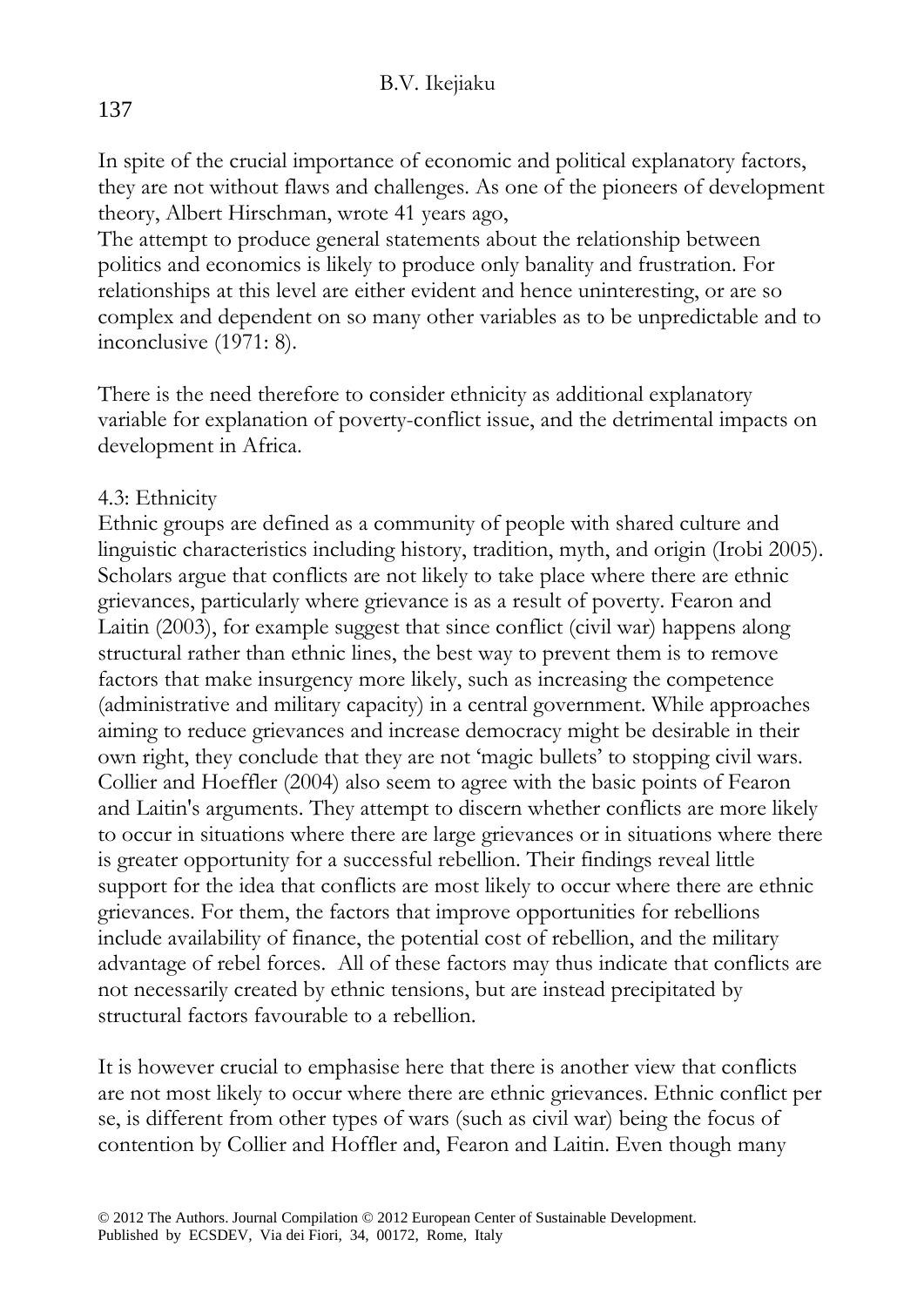conflicts can become ethnicized after they started and while ethnic mobilisation can be employed by political elites to support non ethnic rebellion, there is an empirical and possibly a theoretical basis to support the position that not all conflicts have the same causes. Pure ethnic conflicts are different from other types of wars, and may therefore occur due to other causes, such as poverty (Sambanis, 2004). Thus, scholars like Okwudiba Nnoli, Donald Horowitz, Ted Gurr and Donald Rothschild agree that some conflicts experienced in developing countries, especially in Africa are related to ethnic divisions and have poverty implications. Competition for scarce resources due to poverty, by different ethnic groups is a common source of conflicts in Africa, particularly when this concerns their basic material needs.

 Nnoli (1980) has produced an empirical example linking socio-economic factors to ethnic conflict in Nigeria, arguing that the working of economic forces result in tensions between divergent ethnic groups with competing interests. The tussle for economic and political status by diverse ethnic groupings is the source of conflict (Horowitz 1985); just as it would follow from Gurr's (1970) *relative deprivation theory* that conflict is based on ethnic groups' competition and struggle for access to power and economic resources. Ethnic conflicts are also seen as a sign of a weak state or state embroiled in ancient loyalties (Rothschild and Lake 1996). What is important here is that favouritism, marginalisation or bias (against one group or the other) or manipulation by states against the weaker and poorer elements manifests in ethnic tensions and violent conflicts, which in most cases impact on development.

Therefore, ethnic conflicts are the result of an attempt by various ethnic segments or tribes to secure power or greater access to the state's scarce resources. For example, the clashes between pastoral Masai and sedentary Kikuyu settlers in Kenya to the several local wars in the Northern region of Ghana have ethnic interpretations (Egwu, 1998). In multi-ethnic societies like Nigeria and South Africa, ethnic communities violently compete for property rights, jobs, education, language and social amenities, to the detriment of national cohesion (Irobi, 2005). The point here is that ethnicity impacts on conflict, mostly due to poor economic conditions. In Nigeria for example, the struggle over scarce property rights, such as resource control and denial of social amenities are among the factors behind the ongoing conflict in the Niger-Delta, between the Ogoni, Ijaw and Itshekere tribes in Nigeria (Onyeiwu, 2004). In South Africa, ethnicity made it extremely difficult for the indigenous Africans to enjoy the fruits of modernisation. The white rulers who saw them as a threat continually discriminated and marginalised them (the Zulus, Xhosas and other black ethnic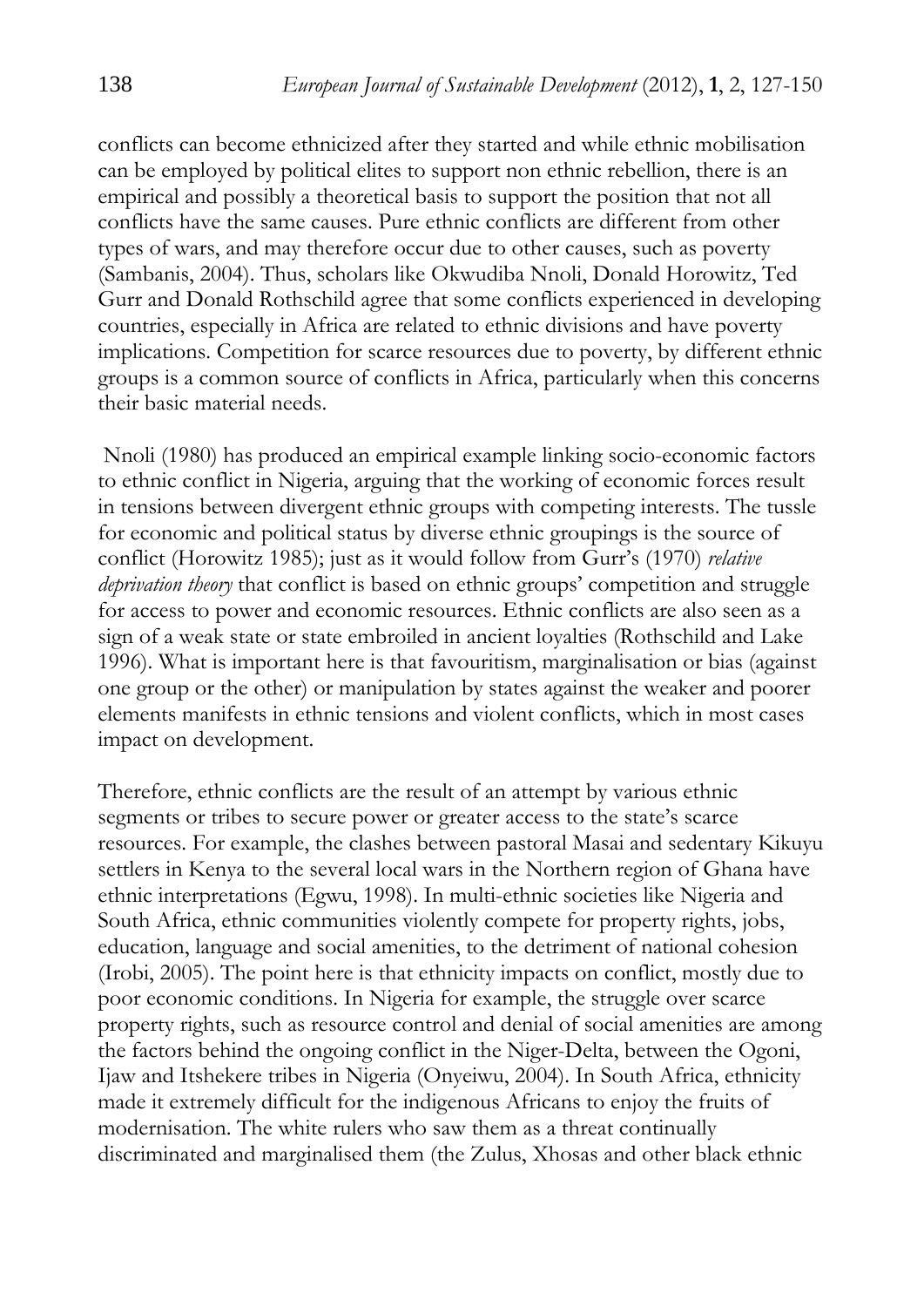groups) in education, social facilities and jobs; this deepens their poverty,

intensifying conflicts (Irobi, 2005).

Based on these contentions, while ethnicity appears to be part of the explanations for the link between poverty and conflict, however, what in fact, seems to be a general notion for scholars is, given that the salience character of ethnic identity is malleable, the focus of much research on political violence has been on the role of elites in manipulating ethnic identity (and even religious and class identity, particularly the poor class) to pursue and project private goals, which might be detrimental to national development (Sambanis, 2004; Keith, 2002).

## **Section 5: Argument on the role of government and its level of corruption**

This paper, however, concentrates on politics and argues specifically on the role of government and how its level of corruption (i.e. political corruption) influences the way in which poverty affects conflict that hinders development in Africa. The paper while adopting the *human basic needs theoretical perspective*, argues that political corruption causes or worsens poverty, this in turn impacts on conflicts – this argument is supported by plethora of evidence. In most African states, corrupt activities perpetrated by the political leaders have made government incapable of providing the basic needs of the people and, this has serious impact on political violence (Ikejiaku, 2011). Much of the blames for Africa's poverty and spiral of violence belong to the generations of opportunistic, corrupt and venal African leaders, who have done little to develop their societies and emancipate their people (Dare, 2001). Poverty induced by government and its level of corruption impacts on political violence in Africa; Corruption at the highest levels distorts competition so denying the public access to the competitive marketplace. It induces wrong decisions resulting in wrong policies, wrong prices, wrong contractors, substandard delivery to recoup overpricing, promotes corruption at lower levels and eroded public confidence in leaders… (Khan, 2000: 6).

Marke (2007) argues for Africa, the first priority for Africa must be to tackle corruption. It is a huge problem. Corruption is not confined to Africa, as it exists all over the world, but it has been a greater impediment for Africa. Corruption undermines the ability of government to function properly.

Political corruption is the norm in many African states. This manifests in a number of different ways: embezzlement of government funds, procurement,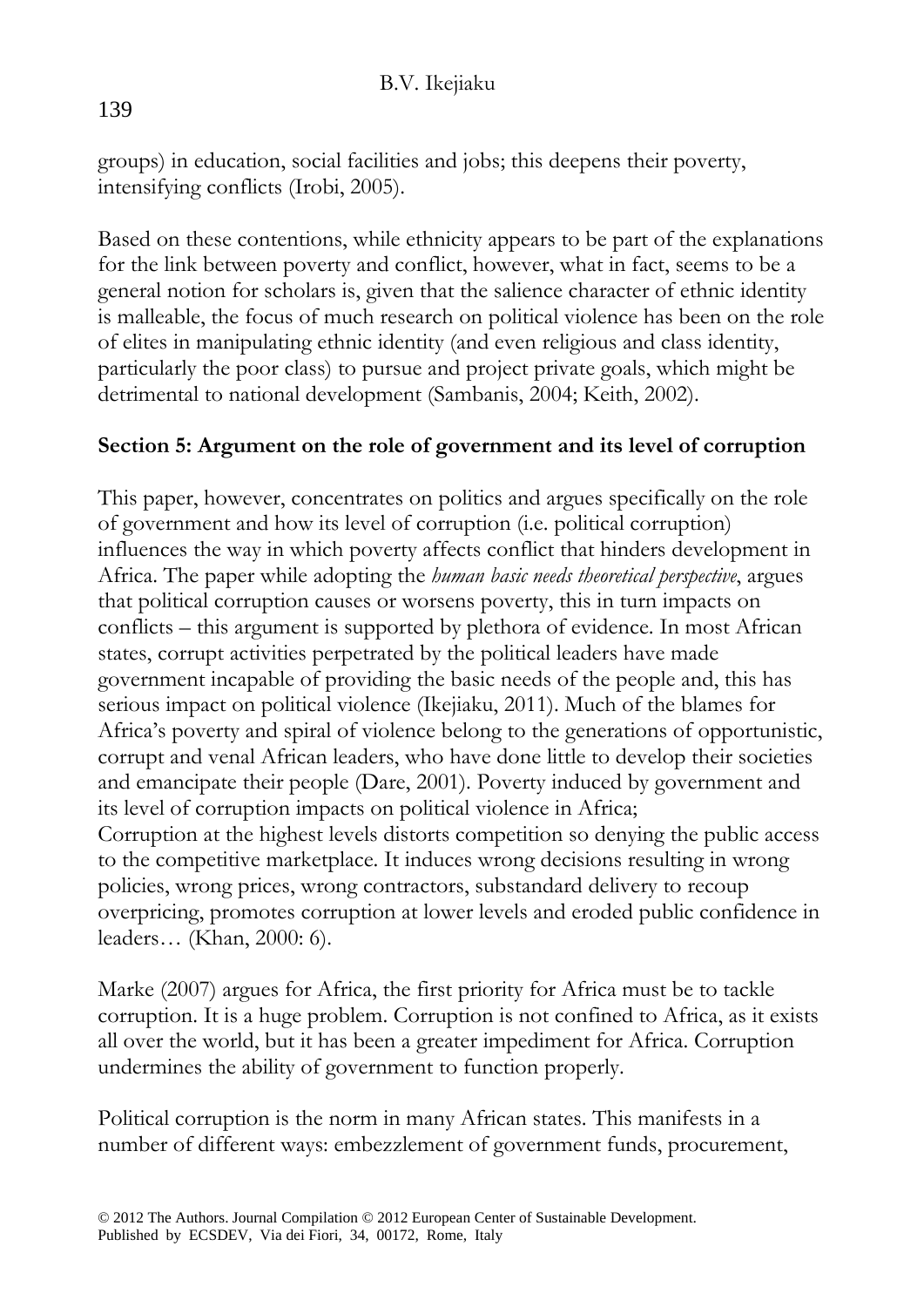political patronage, money laundering, bribery, invoicing and over estimation of project and contract, and the sale or misuse of government property. A 'moral economy of corruption' therefore exists in much of African countries (Goeff, et al, 2009: 7). When a ruler's wealth was not separated into public and private coffers historically, any leader who was not generous with his resources was considered illegitimate; so today the act of stealing government funds and handing out some favourites is not necessary viewed as corrupt or illicit. Not surprisingly, then, corruption appears to be more prevalent in countries with weakly integrated accountability mechanisms, where the leadership institution are irresponsible, and therefore corruption is perpetrated at the highest level (Goeff, et al).

Therefore corrupt behaviour becomes predatory – such as it did under Frederick Chiluba in Zambia, when millions of dollars were diverted to the president and his associates (Smith, 2007). Both the late General Sani Abacha of Nigeria and the Mobutu Sese Seko of Zaire looted hundreds of millions of dollars in government funds derived from corporate revenue, stashed the money in private foreign accounts, and used it for political patronage and to silence political opponents and the masses (Dare, 2001). In fact when the late King Mobutu was once questioned the source of his wealth, he gave a very disarming explanation for his wealth. He answered that in Africa the King owns the land and everything in the land, suggesting wealth illicitly made (Times Magazine, 1999). Angola's President Jose Eduardo dos Santos is said to keep large sum in bank accounts abroad, and Equatorial Guinean President Teodoro Obiang calls oil revenues a 'state secret' (Wrong, 2005). The Mwai Kibaki government in Kenya, which ousted President Arap Moi in an election in 2004, investigated embezzlement to the tune of \$1billion by former officials, and the late President G. Eyadema of Togo was very corrupt (Azmi, 2005). Babangida of Nigeria and Botha of South Africa could not give account of about \$12bn (EFCC, 2007) and \$650m (Vureen, 2006) respectively in manners suggesting corruptly misused. Morocco King Mohammed VI lavishes \$268m yearly, 18 times more than Queen Elizabeth (Wrong, 2005). In Angola over US \$1 billion per year of the country's oil revenues - about a quarter of Angola's yearly income has gone unaccounted for since 1996, whereas, one in four of Angola's children die before the age of five because of hunger and common diseases, and one million internally-displaced people remain dependent on international aid. Equatorial Guinea's oil boom has resulted in a dramatic increase in GDP, however its living standards remain among the worst in Africa – President Obiang maintains a private account at Riggs Bank in downtown Washington DC, where revenue from oil is paid in. Riggs Bank has purchased million-dollar homes abroad for President Obiang and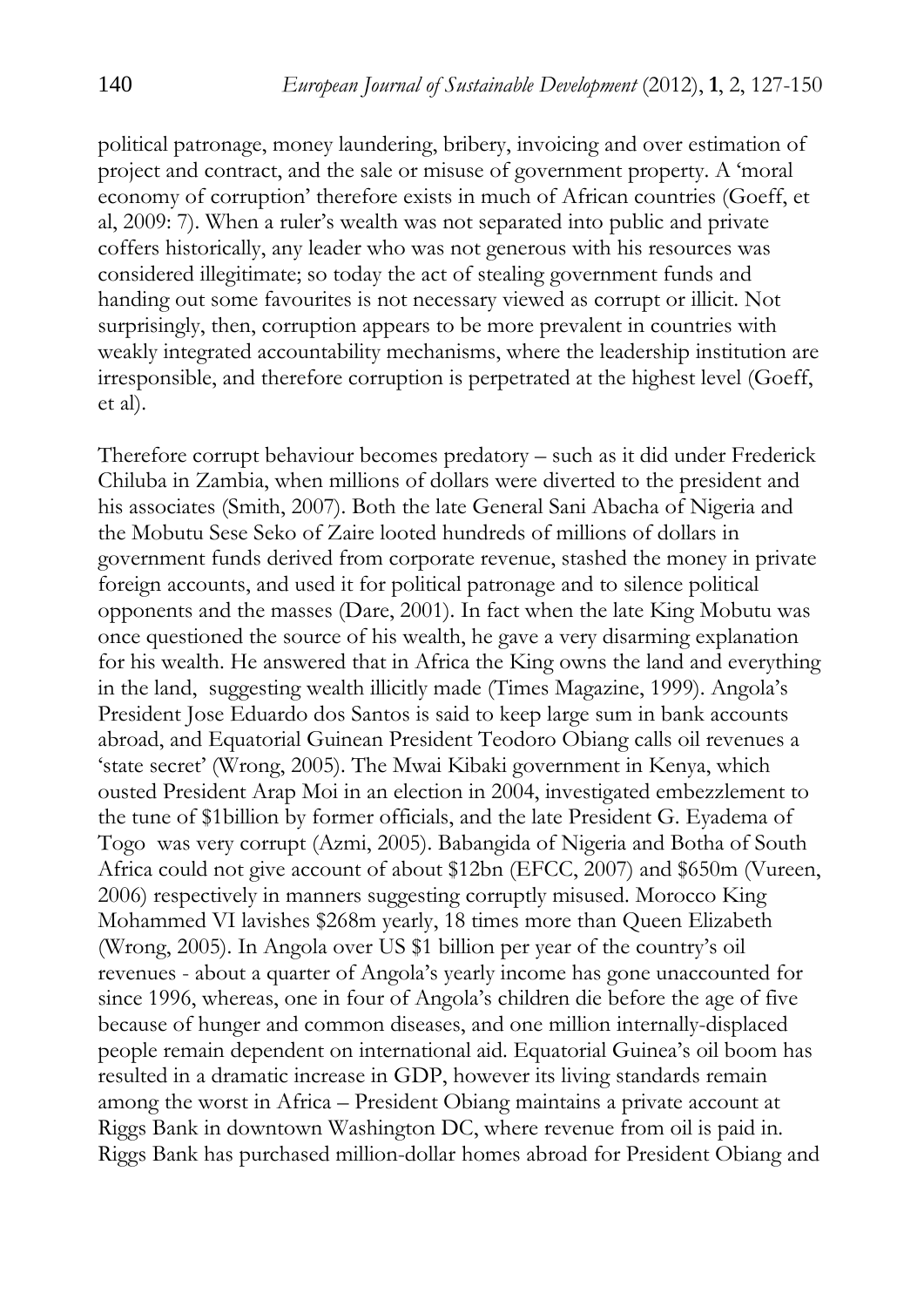## 141

his family. President Obiang has been quoted as saying that oil revenues are a 'state secret' – the line between state revenues and the President's personal finances seems unclear (afrolNews: 2008).

In fact, the accounts of political corrupt activities perpetrated by African leaders are catholic, and these worsen the provision of human needs, with serious impact on conflict. For example, when youths are not engaged in meaningful work, and cannot bear their poverty exacerbated by corrupt practices perpetrated by leaders (who appear to be above the law or the law themselves) anymore, they bring attention to their plight by engaging in destructive behaviour, particularly conflicts (Marke, 2007).

For the purpose of this paper, three good cases – Nigeria's, South Africa's and Kenya's conflicts will be used for more brief empirical evidence (see Table 1 at the end of this paper).

#### **Nigeria:**

The case of poor and hungry youths in the Niger-Delta conflicts in Nigeria is one good example. The Niger Delta communities contend that the multinational oil corporations, in collaboration with the Nigeria government, have been exploiting their oil wealth without giving much of it back to the oil communities. Violence in the Niger Delta has been spearheaded mainly by restive, and often unemployed and poor, youths, who blow up oil pipelines, kidnap expatriate workers of oil corporations, assassinate law enforcement officers guarding oil facilities, as well as community members that collaborate with oil companies and the federal government (Onyeiwu, 2004). In fact, '*…the juxtaposition of wealth and poverty lies behind the disturbed nature of the region*' (Niel, 2003: 1).

Using the most corrupt regime in Nigeria for illustration (see Table 1), when IBB entered into power, poverty was 48%, and there was relative peace because conflict was less and there was better development (example GDP was 425 per capita real). However, during his corrupt regime, human needs were not met compared to his predecessors, Buhari/Idiagbon (1983-85). Therefore poverty leapt to 66%, conflict intensified, example the conflicts relating to 'SAP' and conflicts following the annulment of 12 June 1993 general election. The violent conflict and anti-democratic opposition within was supported by hostile reactions from Western powers that subsequently embarked on both economic and political sanctions against Nigeria. Even, the figures for gross domestic investment percentage (GIP) and outstanding debt show very unimpressive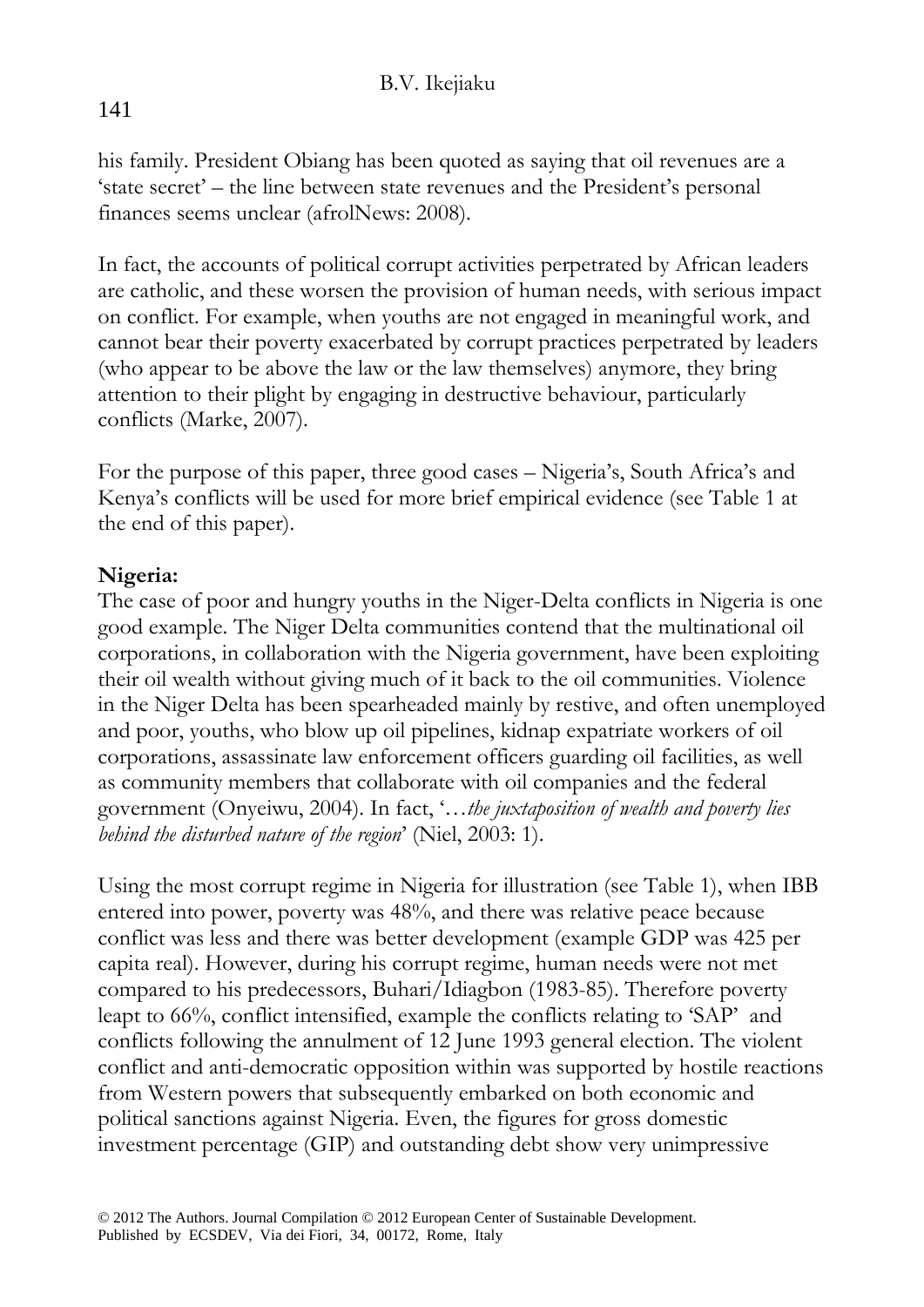figures in IBB's corrupt government and development stunted (e.g. GDP was 358 per capita real, and debt increased from 18,034.1 in 1985 to 33,092 in early 1990s, Table 1).

#### **South Africa:**

In South Africa, it has been argued that in spite of the innumerable other injustices associated to the former apartheid regime, 'the immediate cause of the conflict could be linked to the high rate of poverty and unemployment arising from politicisation of every bit of life in the homeland' (Irobi, 2005: 4). Corruption by political leaders during apartheid denied the people, mainly the black South Africans (i.e. the homelands or Bantustans, such as KwaZulu-Natal, Kwa Ndebele, Bophuthatswana, and Lebowa) their basic needs. These Bantustans where mostly characterised by lack of basic needs, particularly the basic material needs (absolute poverty), overpopulation, underdevelopment, frustration, and disillusionment (Chanaiwa, 1993). And this was the cardinal source of the conflicts, and conflicts in South Africa were also more intense in these poor black communities. Yes, apartheid leaders were corrupt and it increased poverty for the black South Africans, this was the major underlying causal factor to the conflicts. But, if apartheid leaders did not succumb to corruption and there was less poverty, the conflict would have involved more of the indigenous elites who want to control the affairs of their nation than conflict involving more of the poor masses that clamoured for material needs.

Table 1 shows that in the 1980s, during the period of President Botha, there were series of corrupt scandals that arose, particularly the revelations that centred on R650 million foreign exchange frauds. During this period poverty in South Africa increased as high as 50%, and black poverty was so serious that the government began to take steps to alleviate some of its direst impacts. Government statistics then indicated that more than 16 million people were living below internationally determined minimum subsistence levels; using nutritional standards as an alternative measure, an estimated 2.3 million people were at severe risk from hunger and malnutrition (May, 1997). It has been argued that '... during the late 1970s and 1980s, however …real per capita incomes declined… a marked degree of income inequality and widespread poverty persisted' (May: 16). Especially poverty within this period in the homelands or in the words of Ivan Evans 'Bantustans' (such as KwazuluNatal, Xhosas, Kwa Ndebele, Bophuthatswana, and Lebowa) caused great hardships, despair, despondence and diseases because the basic needs of the people, particularly Black South Africans were not met. As a consequence conflict exploded in the homelands, example in March 1985, the township rebellion escalated when the police opened fire on an unarmed Africans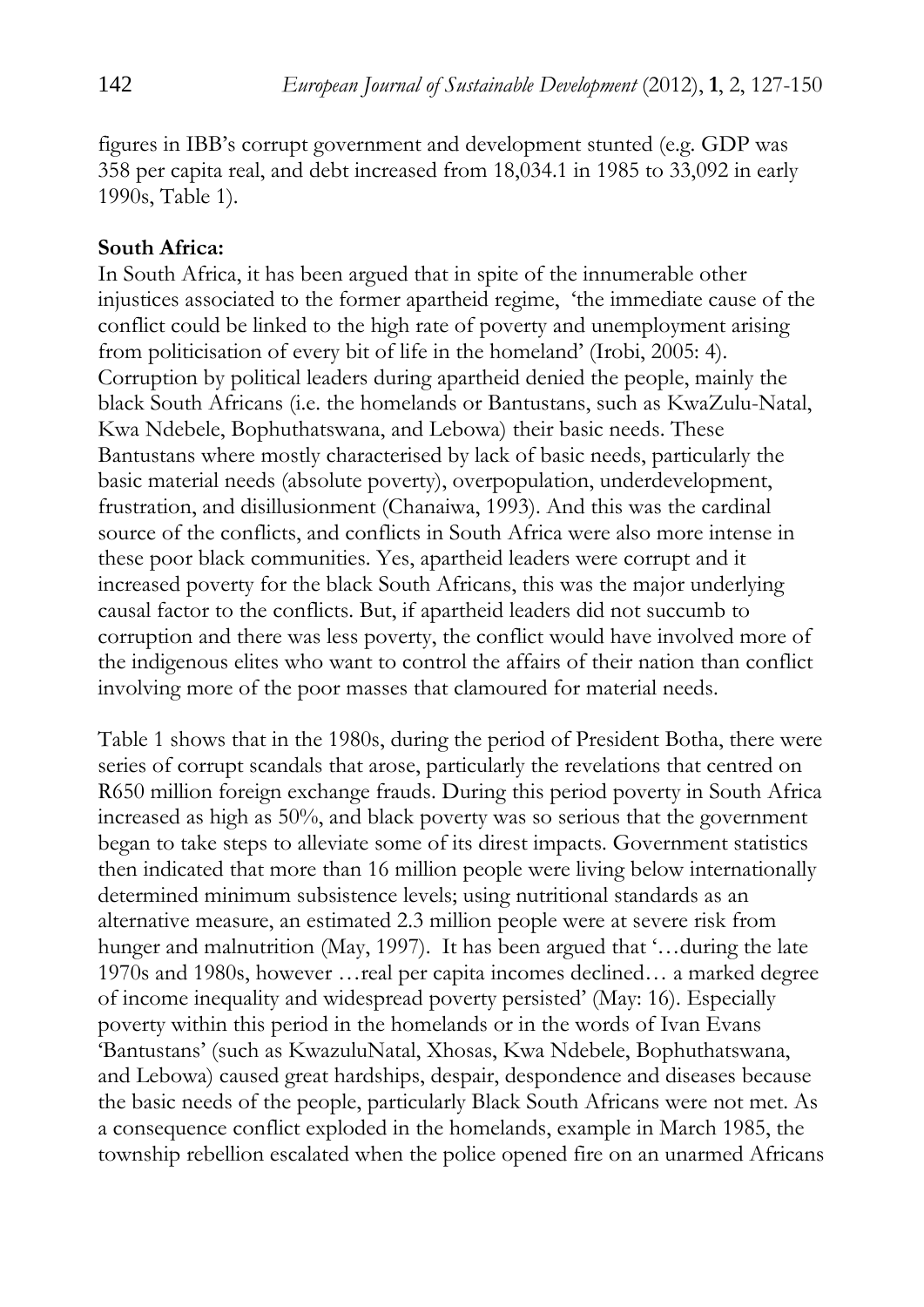procession in the city of Uitebhage killing 20 and wounding several people, this in turn impacted on development in South Africa (Table 1).

## **Kenya:**

The political violence witnessed in Kenya on May and July 1997 (that took the guise of ethnicity) is another good example of the impact of poverty on conflict when there is political enrichment/corruption. The ruling party KANU had since the introduction of multi-party politics in 1992 neglected any form of dialogue with the opposition parties, their leaders and other pro-poor reform groups on how to move the country forward. Within this period, corruption scandals by the government placed an immense burden and caused deepening poverty on the majority of Kenyans, this created a lot of violence and other tension in the country. Irungu (1994) captures more of the situation by arguing that poverty and inequalities are evident in all sectors in Kenya. Measured in terms of income, inequality is so pronounced that 10 percent of Kenyans live below poverty line. In rural areas, this figure is as high as 55 per cent. Table 1 also shows that in Kenya, by the time President Arap Moi entered into power, poverty in that country was at 27%, Gini Coeficient of 0.40 (Kayizzi-Mugwerwa, 2001: 6) conflict was low, and GDP was between 3%-4.2% (Okafor, 2004: 67) however, during his tenure (1978-2002), Arap Moi corruptly embezzled the sum of \$1billion, the official figure (Azami, 2005). Within this period, particularly in 1991/92, poverty increased to 30%, Gini rose to 0.49% (Kayizzi-Mugwerwa, 2001) conflict was severe within this period – in 1991/92 and July 1997 (Wayande, 1997: 6) and development in Kenya was stunted, since her GDP came down to 2.1% in 1991, 0.5% in 1992 and 0.2% in 1993 (Okafor, 2004).

The general analysis based on these three widely selected empirical cases from West Africa (Nigeria), Southern Africa (South Africa) and East Africa (Kenya) has shown how the role of government and its level of corruption cause poverty that affects conflict, which in turn stunts development. This paper has sought to establish this, using the Babangida's military administration in Nigeria (1985- 1993), apartheid regime, and especially the P.W Botha's administration (1978- 1989) and just like the regime of Arap Moi in Kenya (1978-2002). And this is most informed by the human needs theory.

This theory of understanding conflict in Africa is strikingly crucial because it moves beyond theories that blame conflicts in Africa on a primordial past, such as colonialism or neo-colonialism, or global market or Africa's failure to follow Western development culture. The human basic needs theory emphasises about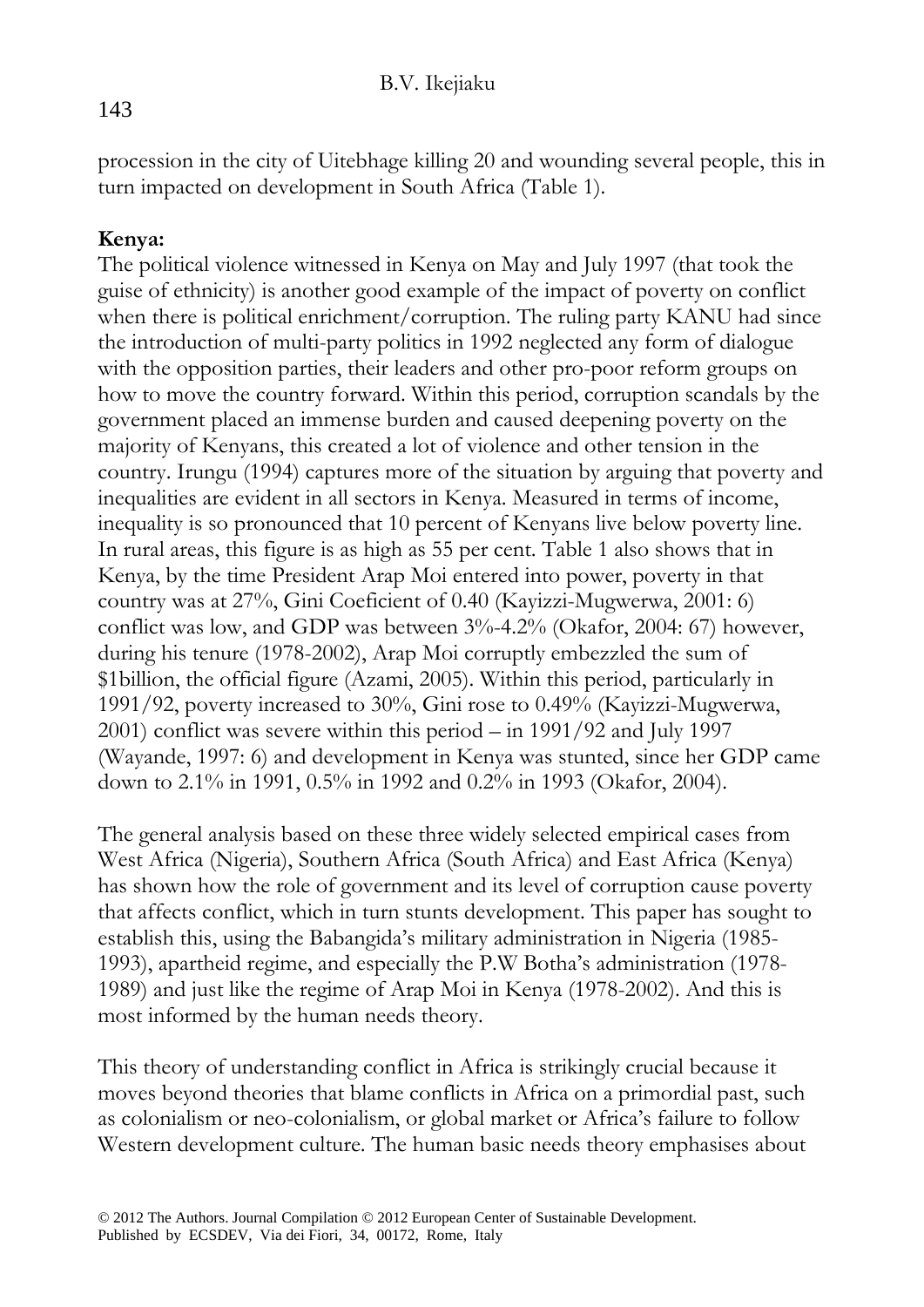the problems on the (domestic) institution of government unable to meet the basic needs (absolute poverty) of the population, as the source of both conflicts and of development backwardness in Africa. Burton pointed out that aggressions and conflicts are the direct result of some institutions and social norms being incompatible with human needs. He tended to emphasise the failure of existing state systems to satisfy any of these needs, which is the primary source of modern ethno-nationalist struggles. However, he pointed out that the level of importance of any one or combination of these needs depends on the socio-economic, cultural and political development of a country. In Africa the denial or neglect of the basic material needs (that is absolute poverty) is the major source of conflicts. Just as the theory stipulates, when such non-negotiable basic needs are not met, conflict is inevitable, and as argued, this in turn impedes development.

This paper also refers to Laurie Nathan's wonderful submission while writing on South Africa's conflicts in order to recap the contention (poverty-conflict nexus) in this paper.

…. Sporadic acts of violence may occur out of frustration and fear. As demonstrated by urban riots in many African countries …, when poor socioeconomic conditions deteriorate rapidly and suddenly; *when government is regarded as corrupt and unresponsive to the needs of citizens*…. Archbishop Tutu has issued a similar warning in South Africa: '*If the disadvantaged, the poor, the homeless and unemployed become desperate, they may use desperate means to redress the imbalance (2003: 3).* 

In the case of Africa, conflicts are usually employed as a means of redressing this imbalance.

#### **Section 6: Conclusion**

In summation, there is a suggestion that scholars do not quite agree on the pattern, which the relationship between poverty and conflict takes. Though, the majority of scholars support the position that the nexus between poverty and conflict is indirect because, generally poverty may only lead to conflict when other factors are present. Yet, few others submit that there are recent researches showing that poverty can lead to conflict. Scholars also argue that violence is explainable by economic or non-economic factors rests on the character or type of violence. This paper however, after reviewing the works of scholars and examination of some variables that can help in the explanation of povertyconflict, concentrates on politics. It argues for the role of government and how its level of corruption influences the way in which poverty impacts on conflict that in turn hinders development in Africa. In conclusion therefore, this paper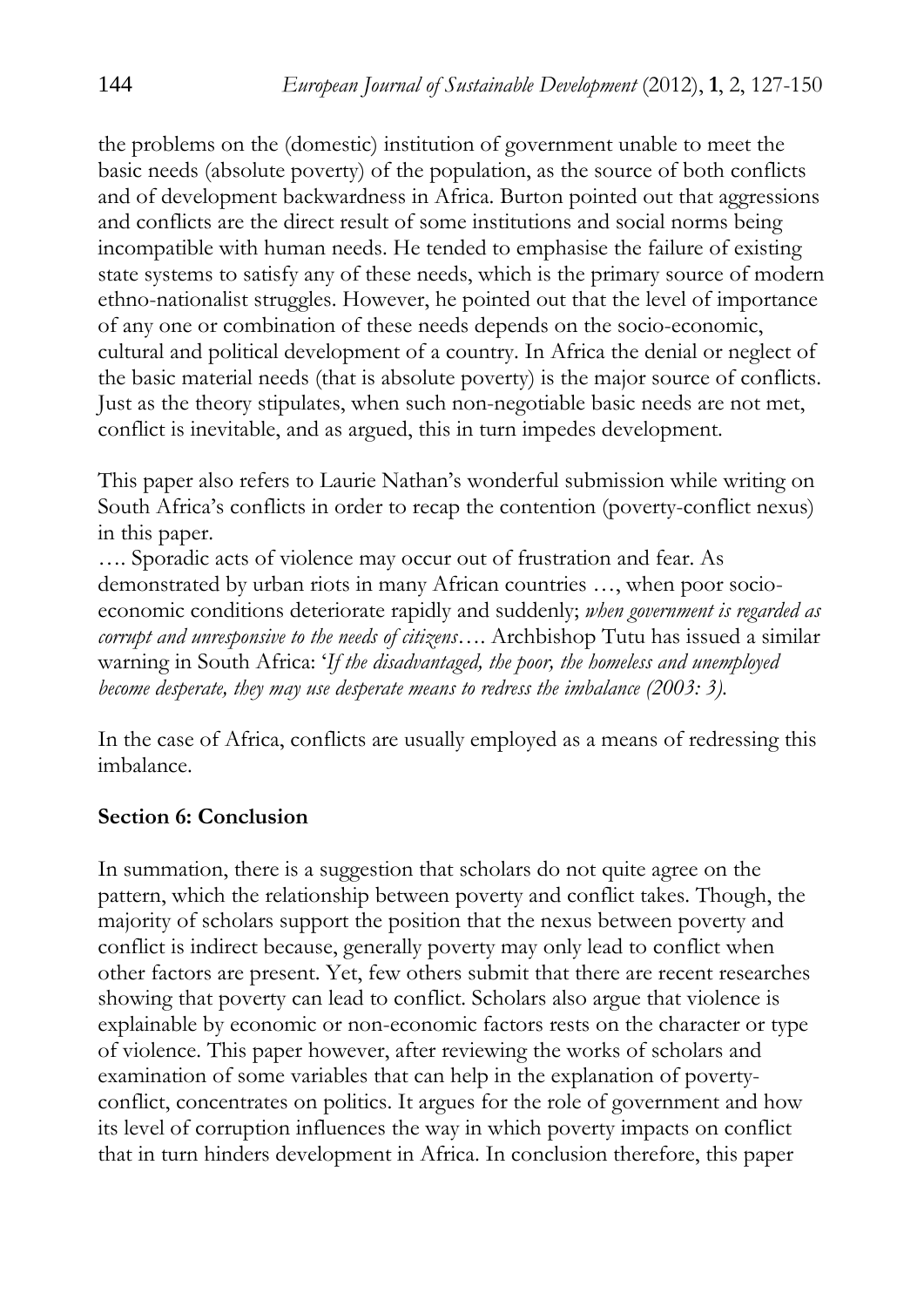relying on the argument and analysis so far, made two findings. One, both conflict and poverty impact on each other, though the impact of conflict on poverty is more critical. Two, while conflict can directly lead to or cause poverty, it is not obvious regarding whether poverty can directly lead to/cause conflict; yet there is no conclusive evidence so far that poverty cannot lead to/cause conflict. Therefore, this paper notes that more research is needed in order to establish conclusively whether poverty can directly cause or lead to conflict, particularly considering in Africa where some conflicts 'appear' to have direct link to poverty.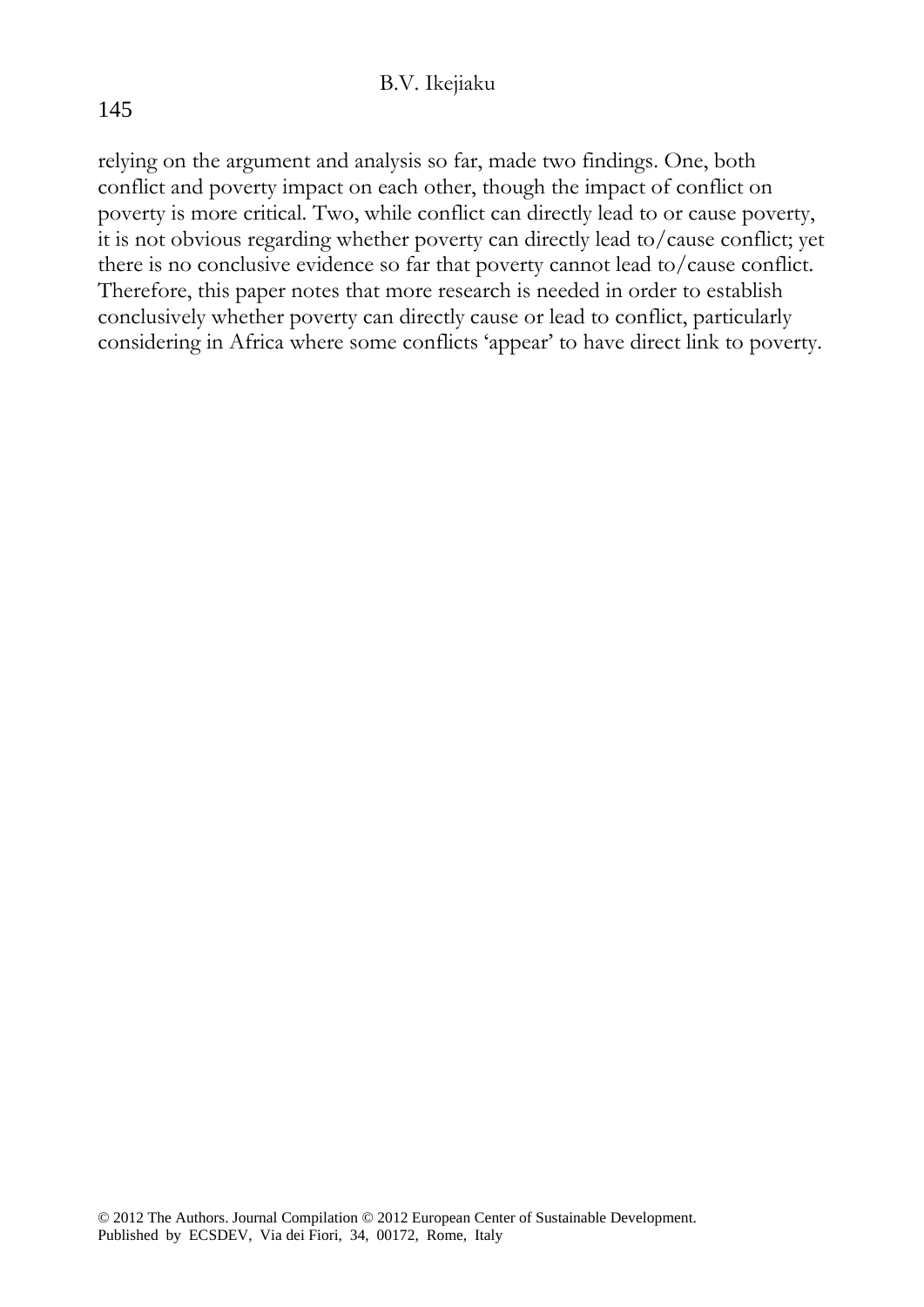**Table 1:** Poverty-Conflict nexus and the impacts on development: empirical illustrations with the corrupt governments of Babangida's Nigeria, Botha's South Africa and Moi's Kenya

| Regime                                                        | Poor governance with<br>corruption scandals                                                                                                                                                                         | Poverty level                                                                                                                                                             | Low-scale<br>conflicts                                                                                                                                                                                                                                                                                  | Development<br>impacts (e.g.                                                                                                                   |
|---------------------------------------------------------------|---------------------------------------------------------------------------------------------------------------------------------------------------------------------------------------------------------------------|---------------------------------------------------------------------------------------------------------------------------------------------------------------------------|---------------------------------------------------------------------------------------------------------------------------------------------------------------------------------------------------------------------------------------------------------------------------------------------------------|------------------------------------------------------------------------------------------------------------------------------------------------|
|                                                               |                                                                                                                                                                                                                     |                                                                                                                                                                           |                                                                                                                                                                                                                                                                                                         | on GDP)                                                                                                                                        |
| Nigeria's<br>General<br><b>B.</b><br>Babangida<br>$(1985-93)$ | His bad leadership was<br>followed by an alleged<br>embezzlement of over<br>\$12b oil windfall during<br>the gulf-war(a)                                                                                            | As at 1985<br>poverty was<br>$46\%$ (a) and<br>Gini was<br>$0.37(b)$ by<br>1992 poverty<br>increased to<br>$66\%$ (a) and<br>Gini was up<br>to $0.416(b)$                 | Conflict was less<br>during the regime<br>of his<br>predecessor<br>Buhari/Idiagbon<br>$(1983-85)$ , in his<br>regime conflict<br>intensified – e.g.<br>SAP riots, Niger-<br>Delta conflicts(c)<br>and conflicts<br>after the 12 <sup>th</sup><br>June 1993<br>annulment of<br>general elections<br>(d). | growth in the<br>1980s was<br>21%, 1990<br>$15\%$ (e); debt<br>was 18,034.1<br>in 1985, in<br>early 1990s<br>debt<br>increased to<br>33,092(a) |
| Kenya's<br>A. Moi<br>$(1978-02)$                              | His weak governance<br>was aggravated by an<br>alleged personal<br>enrichment of \$1<br>billion an official figure.<br>Aid embargo was<br>placed on his<br>government for lack of<br>governance in early 90s<br>(f) | Poverty was<br>at 27% and<br>Gini at 0.40<br>in late 1970s<br>and<br>early1980s,<br>by 1991<br>poverty<br>increased to<br>$30\%$ , and<br>Gini<br>increased to<br>0.49(g) | There was<br>relative stability<br>before his<br>regime; however,<br>in the 1990s<br>Kenya<br>experienced<br>series of<br>conflicts,<br>particularly in<br>1991/1992 and<br>in May and July<br>$1997(h)$ .                                                                                              | GDP in 1979<br>was 4.2%<br>GDP in<br>1991, 2.1%,<br>and 1992,<br>$0.5\%$ and<br>0.2% in 1993<br>(g)                                            |
| South<br>Africa's P.<br>Botha<br>$(1978-89)$                  | His bad regime during<br>apartheid was worsened<br>by the corrupt scandal<br>centred on R650<br>million (present day<br>billions of dollars)<br>foreign exchange frauds<br>(i).                                     | Poverty in<br>$1970s$ and<br>80s around<br>$50\%$ (j) and<br>as at 2000<br>$34\%$ (k)                                                                                     | Conflict was<br>intense in the late<br>1970s-80s, e.g.<br>the Township<br>riots in March<br>1985 $(l)$                                                                                                                                                                                                  | 1965 (22%),<br>$1970(23%)$ ,<br>then in 1980<br>$(23\%)$ , 1985<br>$(15\%)$ , 1990<br>$(12\%)$<br>investment<br>growth (e)                     |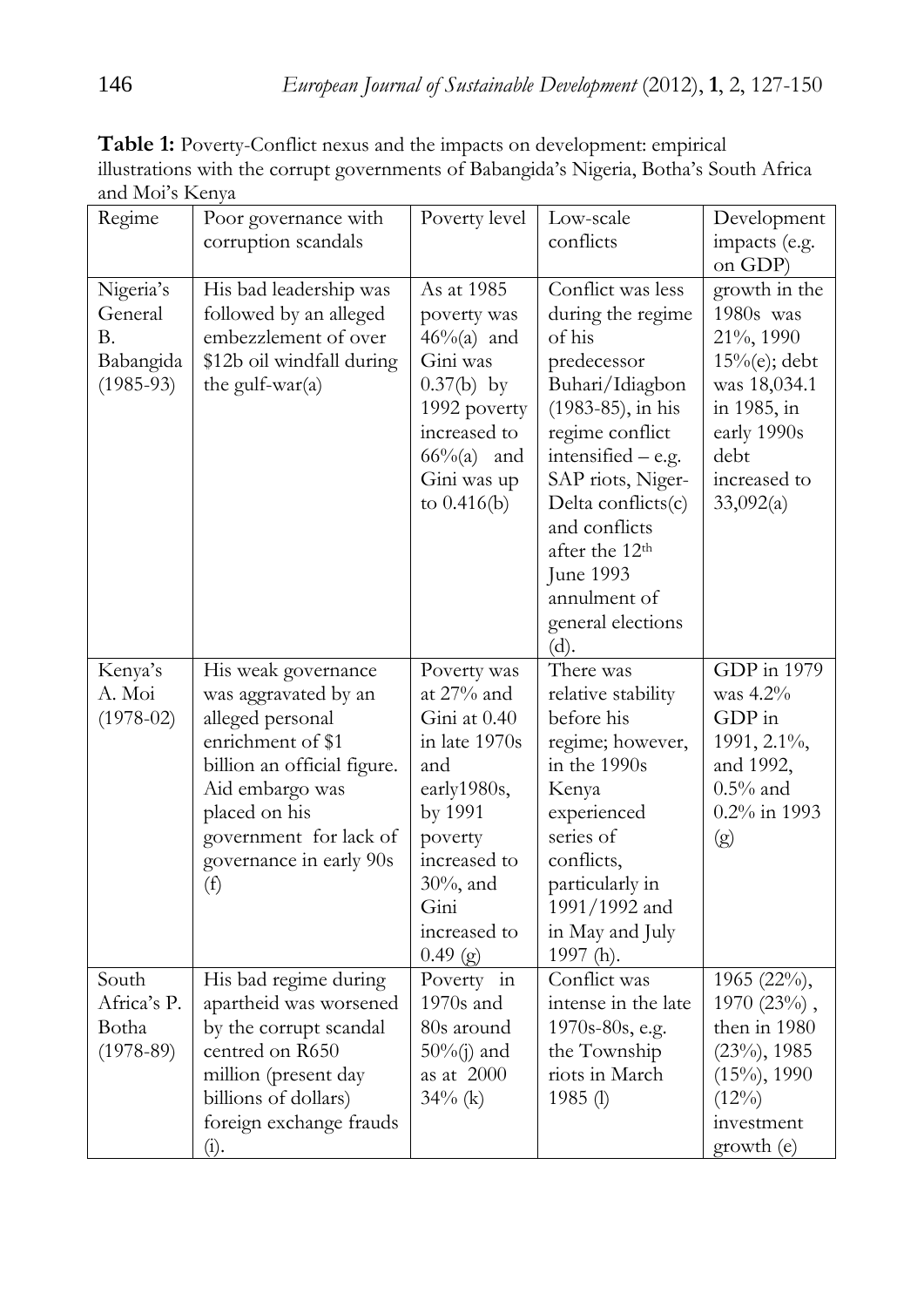Sources: (a) AFRODAD (2007); (b) Oxfam (2003); (c) Onyeiwu (2004); (d) Goran (2000); (e) ADB, Africa Development Report (various years), In Kayyizi-Mugerwa (2001); (f) Azami (2005); (g) Okafor (2004); (h) Wayande (1997); (i) Vuuren (2006); (J) May (1998); (k) Bohart, and Kanbur (2005); (l) The Official Gateway (online).

## References

 African Forum and Network on Debt and Development (2003). Nigeria: Foreign Debts, Stolen Wealth, IFIs and The West, A Case Study. AFRODAD.

 Almond, Gabriel and Sidney Verba. (1963). The civic culture; political attitudes and democracy in five nations. Princeton: Princeton University Press.

 Atwood, Brian. (2005). The Link between Poverty and Violent Conflict. Hubert Humphrey Institute of Public Affairs: New York.

 Azmi, Razi. (2005). 'Profligacy, corruption and debt. Daily Times (Pakistan) February, 10, 2005. at

http://www.odiousdebts.org/odiousdebts/index.cfm?=content&ContentID=12387  $(05/02/07)$ .

 Baker, Paul. (1993). South Africa and the World Economy in the 1990s. Cape Town: Rustica Press.

 Burton, John (1990a). Conflict: Basic Human Needs. St. Martins Press: New York. Burton, John (1990b). Conflict: Resolution and Prevention. St Martins Press: New York.

 Collier, Paul. (1997). The Role of the State in Economic Development: Cross Regional Experience. Plenary paper presented at the AERC Research Workshop, 6-11 December; Harare, Zimbabwe.

 Collier, Paul and Hoeffler, Anke. (2004). 'Greed and Grievance in Civil War'. Oxford Economic Papers 56: 563-595.

 Dare, Sunday. (2001). A Continent in Crisis, Africa and Globalization. Dollars and Sense Magazine, July/August. Also available at

http://www.thirdworldtraveler.com/Africa/Continent\_Crisis.html (18/6/08).

 Doyle, Mason. (2006). Poverty behind Nigeria's Violence. BBC world affairs correspondent: available at http://newsvote.bbc.co.uk/mpapps/pagetols/ (07/06/06).

 Dramen, Rasheed. (2003). Poverty and Conflict in Africa: Explaining a Complex Relationship. Africa-Canada Parliamentary Strengthening Programme Addis Ababa.

 Dreze, Jean. and Sen Amartya. (1995). India: Economic Development and Social Opportunity. Bombay Calcutta Madras: Delhi Oxford University Press.

EFCC to probe Babangida's assets in France posted to the web Tuesday, 30 Jan. 07 at http://www.efccnigeria.org/index.php?option=com\_content&task=view&id=1207&It..  $. (04/02/07).$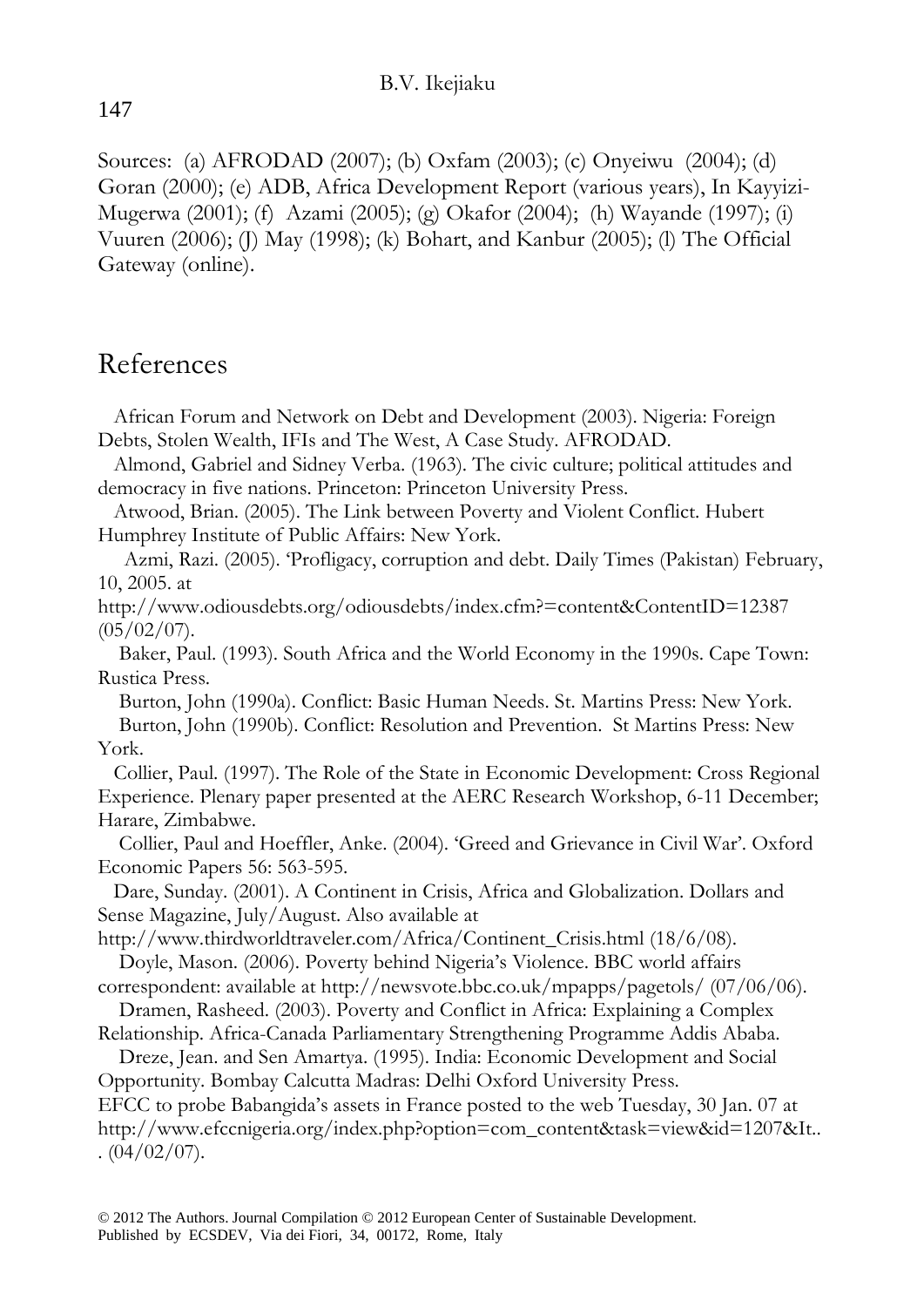Emeh, Okechukwu. (2004). 'Africa and the Crisis of Instability. Vanguard, March 30, 2004. Also available at

http://www.globalpolicy.org/nations/sovereign/failed/2004/0330crisis.htm  $(05/05/2007)$ .

 Fearon, James. and Laitin, David. (2003). "Ethnicity, Insurgency and Civil War". American Political Science Review 97 (February 2003): 75-90.

 Glaeser, Edward. (2002). The Political Economy of Hatred. Mimeo, Harvard University (August).

Gurr, Ted. (1970). Why Men Rebel. Princeton.

 Hameso, Seyoum. The Politico-Economic Crises in the Horn: It is People who Suffer. at http://www.sidamaconcern.com/articles/horn\_crises.htm (05/05/07).

 Handley, Geoff and Sharma, Bhavna, with Bird, Kate and Cammack, Diana. (2009). Poverty and Poverty Reduction in Sub-Sahara Africa: An Overview of Key Issues. Overseas Development Institute: London.

 Horowitz, Donald. (1985). Ethnic Groups in Conflict. Berkeley: University of California press.

 Humphreys Macartan. and Habaye ag, Mohamed. (2003). 'Senegal and Mali'. Paper Prepared for Case Study Project on Civil War: New Haven, Connecticut.

 Hyden, Goran. (2000). The Governance Challenge in Africa, in Hyden Goran., Hasting, Okoth-Ogendo. and Bamidele Olowu (2000). African Perspective on Governance. Trento, NJ: Africa World Press p.16.

 Ikejiaku, Brian-Vincent (2009). The concept 'poverty' towards understanding in the context of developing countries 'poverty qua poverty': with some comparative evidence on Britain. Canadian Journal of Sustainable Development, Vol. 2, No. 2, July 2009, pp.2- 13.

 Ikejiaku, Brian-Vincent (2011). African Union (AU), Conflict and Conflict Resolution in Africa: comparative analysis of the recent Kenya's and Zimbabwe's conflicts. International Journal of Development and Conflict. Vol. 1, No. 1, 61–83, World Scientific Press & Imperial College, London.

 Irobi, Emmy. (2005). Ethnic Conflict Management in Africa, A comparative Case Study of Nigeria and South Africa. Conflict Research Consortium, Colorado: University of Colorado.

 Justino, Patricia. (2006). On the Links between Violent Conflict and Chronic Poverty: How much Do We Really Know. Institute of Development Studies (IDS), University of Sussex: Brighton.

 Justino, Patricia and Verwimp, Philip. (2006). 'Poverty Dynamics, Conflict and Convergence in Rwanda', Working Paper No. 16, Households in Conflict Network, Institute of Development Studies, University of Sussex Brighton.

 Kaplan, Robert (1994). 'The Coming of Anarchy'. Atlantic Monthly, February 1994. Kayizzi Mugerwa (2001), Globalisation, Growth and Income Inequality: The African Experience: OECD Development Centre.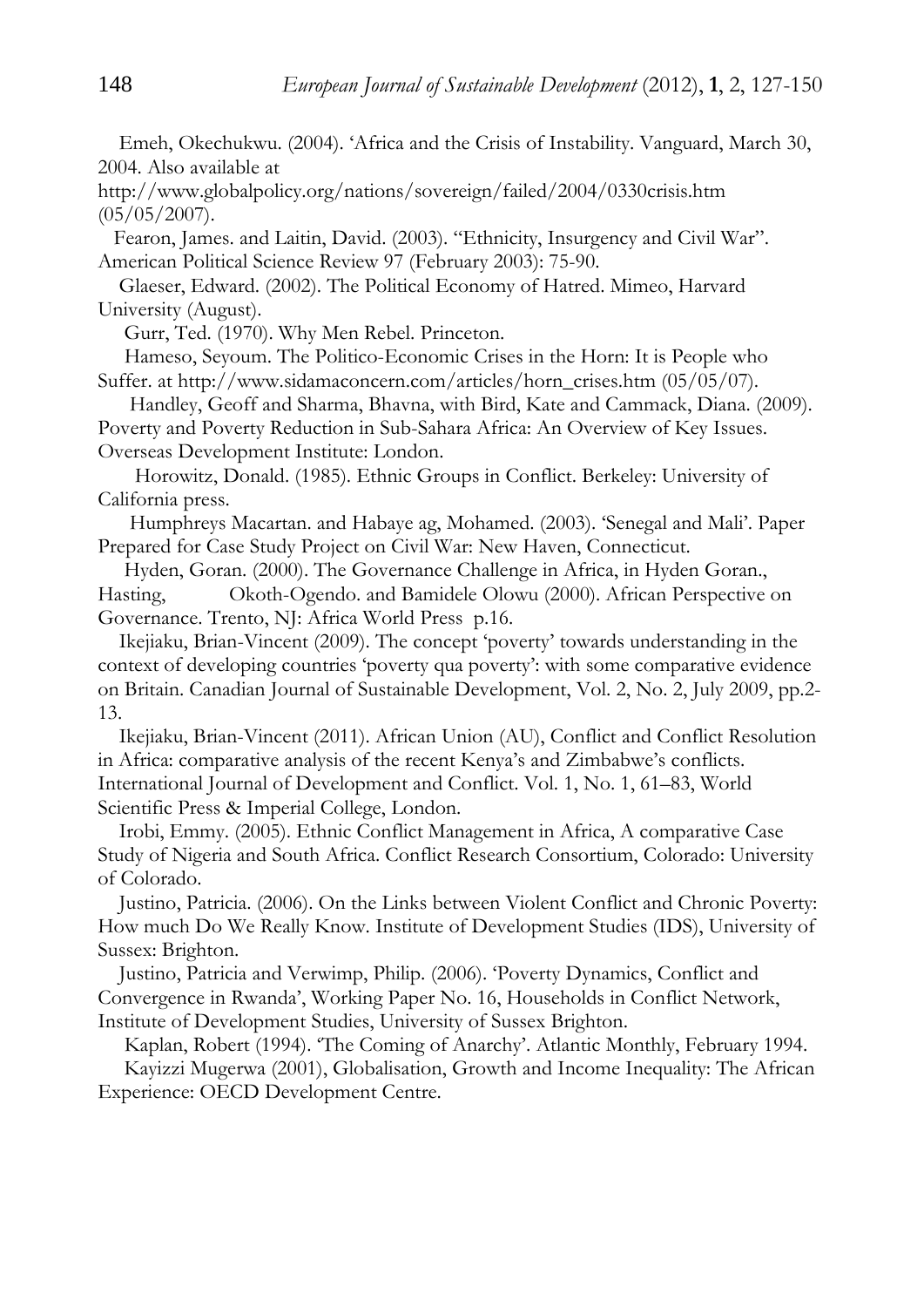#### B.V. Ikejiaku

 Khan, Mohammed. (2000). Political and Administrative Corruption: Concepts, Comparative Experiences and Bangladesh Case. University of Dhaka, Dhaka-1000: Bangladesh.

 Kimeny, Mwangi and Njugana, Ndung'u, (2002). 'Sporadic Ethnic Violence: Why has Kenya not experience full-blown civil war?' Prepared for Case Study Project on Civil War: New Haven, Connecticut.

 Krueger, Alan and Maleckova, Jitka. (2003). Education, Poverty and Terrorism: Is There a Causal Connection? Journal of Economic Perspectives, Vol.17, No. 4, 119-144.

 Lake, David and Rothschild, Donald (1996). Containing Fear: The Origins and Management of Ethnic Conflict. International Security, vol. 21, no. 2:41-75.

 Laurie, Nathan. (2003). Crisis Resolution and Conflict Management in Africa. Centre for Conflict Resolution University of Cape Town: South Africa.

 May, Julian (1998). Poverty and Inequality in South Africa, report prepared for the office of the Executive Deputy President and Inter-Ministerial Committee for Poverty and Inequality Pretoria: South Africa.

 Nelson, Joan (1998). 'Poverty, Inequality and Conflict in Developing Countries. Rockefeller Brothers Fund Project on International Security.

 Niel, Ford (2003). Nigeria's Delta – wealth and poverty side by side. Lagos, Nigeria: African Business publications.

 Nnoli, Okwudiba (1980). Ethnic Politics in Nigeria.: Enugu Nigeria: Fourth Dimension Press.

 Okafor, Fank (2004). Neo-Democracy and Poverty Management in Africa: The ideas, illusions and realities. Awka Nigeria: Mercury Bright Press.

 Onyeiwu, Steve (2004). On the Economic Determinants of Violent Conflict in Africa, Preliminary Evidence From Nigeria. Paper Prepared for Presentation at WIDER's

Conference on Making Peace, 4-5 June 2004, Helsinki: Finland.

 Sachs, Jeffrey. (2005). The End of Poverty: How we can make it happen in our life. Penguin.

 Salih, Mohammed. (2003). Governance, Information and the Public Sphere. United Nations Economic and Social Council: Economic Commission for Africa: Addis Ababa.

 Sambanis, Nicholas. (2004). Poverty and the Organisation of Political Violence: A Review and Some Conjectures, Political Science, Yale University: New Haven CT.

 Schaefer, Brett. (2005). How the Scope of Government Shapes the Wealth of Nations, Heritage Lectures No. 925, Delivered December 1, 2005. The Heritage Foundation,

March 7, 2006.

Seidman, Ann., Robert, Seidman, and Pumzo Mbana. (2007). African Challenges:

Using Law for Good Governance and Development. Washington: Africa World Press.

 Sen, Amartya. (1981). Poverty and Farmers: An Essay on Entitlement and Deprivation. Oxford: Claredon Press.

 Smith, Peter. (2007). 'Judgment: AG of Zambia V Meer and Desai et al. Case Hco4 C03129. London: UK High Court of Justice Chancery Division.